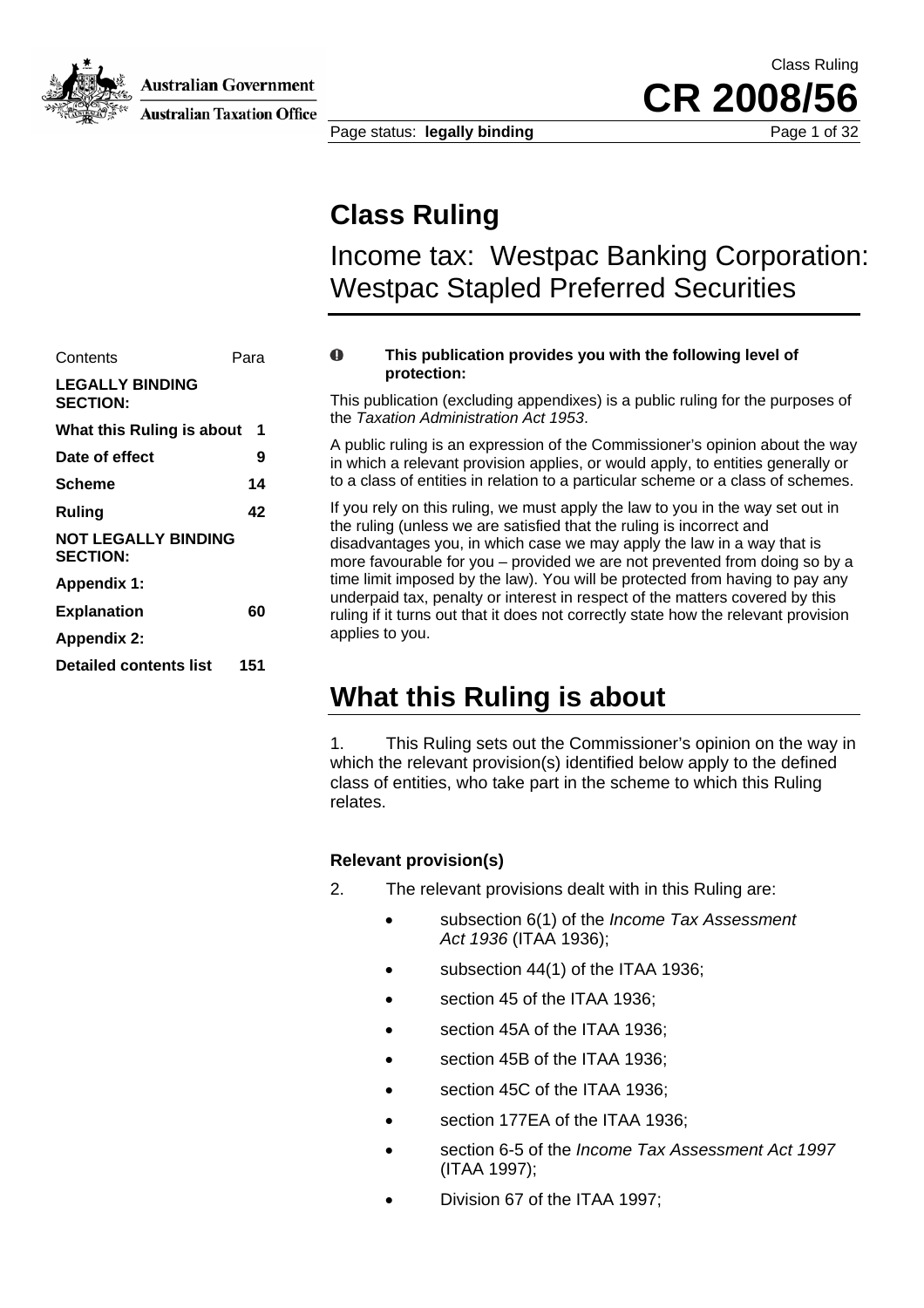Page 2 of 32 Page status: **legally binding** 

- Division 104 of the ITAA 1997;
- section 109-5 of the ITAA 1997;
- subsection 110-25(2) of the ITAA 1997;
- subsection 110-55(2) of the ITAA 1997;
- Subdivision 130-A of the ITAA 1997;
- section 204-30 of the ITAA 1997;
- section 207-20 of the ITAA 1997; and
- section 207-145 of the ITAA 1997.

## **Class of entities**

3. The class of entities to which this Ruling applies are the Australian resident individuals, companies and complying superannuation entities who acquire Westpac Stapled Preferred Securities (Westpac SPS) offered by Westpac Banking Corporation (Westpac) from the Initial Purchaser (IP), and who hold the Westpac SPS on capital account.

4. The class of entities to which this Ruling applies are referred to as 'Holders'.

5. The class of entities to which this Ruling applies does not include investors who acquire the Westpac SPS other than by way of submitting the Application Form attached to the Westpac Stapled Preferred Securities Prospectus dated 26 June 2008 (the Prospectus) for the offer of the Westpac SPS (that is, this Ruling only applies to investors who have acquired the Westpac SPS from the IP under the Prospectus).

## **Qualifications**

6. The class of entities defined in this Ruling may rely on its contents provided the scheme actually carried out is carried out in accordance with the scheme described in paragraphs 14 to 41 of this Ruling.

7. If the scheme actually carried out is materially different from the scheme that is described in this Ruling, then:

- this Ruling has no binding effect on the Commissioner because the scheme entered into is not the scheme on which the Commissioner has ruled; and
- this Ruling may be withdrawn or modified.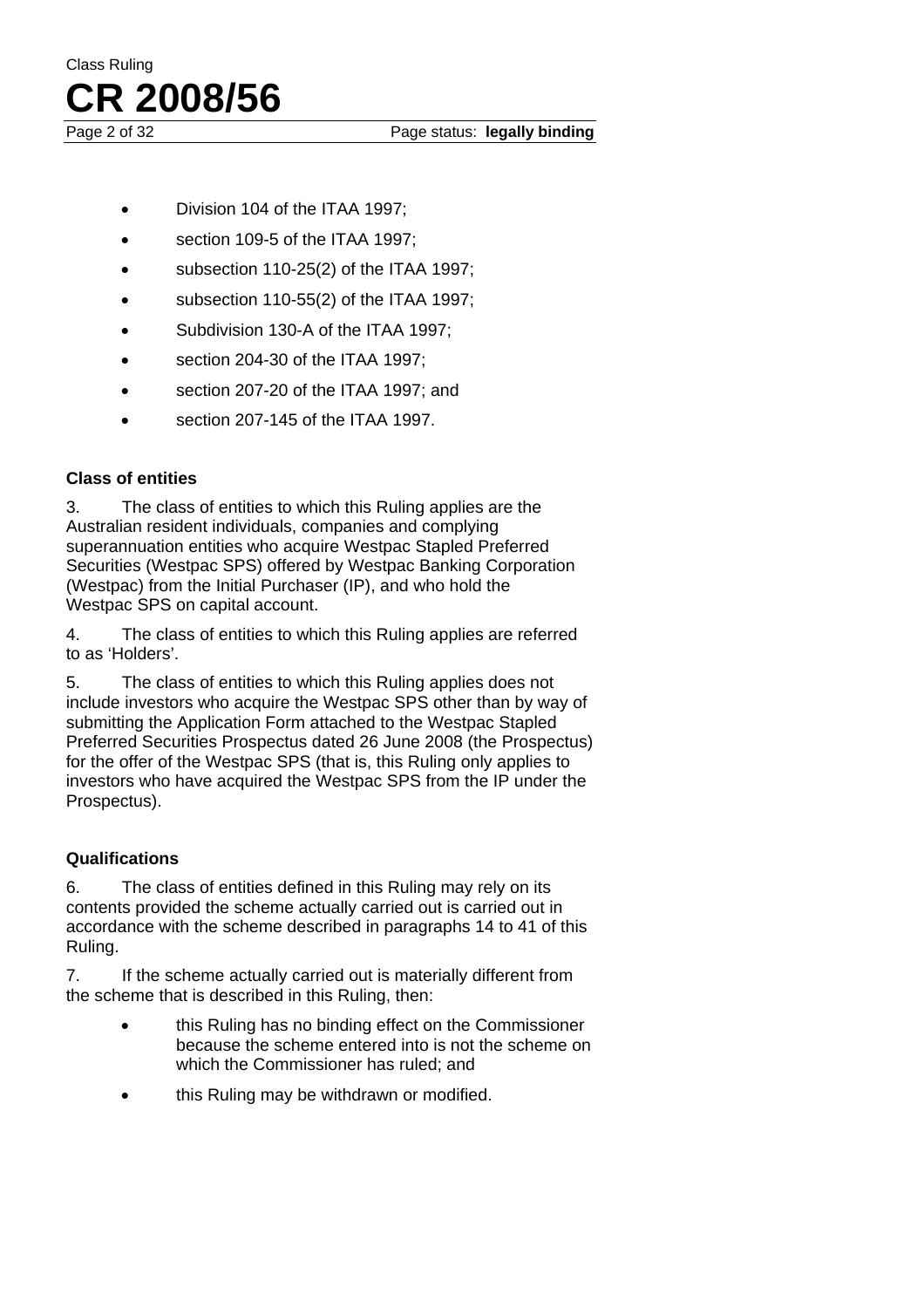Page status: **legally binding** Page 3 of 32

8. This work is copyright. Apart from any use as permitted under the *Copyright Act 1968*, no part may be reproduced by any process without prior written permission from the Commonwealth. Requests and inquiries concerning reproduction and rights should be addressed to:

> Commonwealth Copyright Administration Attorney General's Department Robert Garran Offices National Circuit Barton ACT 2600

or posted at: http://www.ag.gov.au/cca

# **Date of effect**

9. This Ruling applies from 10 September 2008 to 30 June 2014. However, the Ruling continues to apply after 30 June 2014 to all entities within the specified class who entered into the specified scheme as described in paragraphs 14 to 41 of this Ruling.

10. The Ruling does not apply to taxpayers to the extent that it conflicts with the terms of settlement of a dispute agreed to before the date of issue of the Ruling. Furthermore, the Ruling only applies to the extent that:

- it is not later withdrawn by notice in the *Gazette*; or
- the relevant provisions are not amended.

11. If this Ruling is inconsistent with a later public or private ruling, the relevant class of entities may rely on either ruling which applies to them (item 1 of subsection 357-75(1) of Schedule 1 to the TAA).

12. If this Ruling is inconsistent with an earlier private ruling, the private ruling is taken not to have been made if, when the Ruling is made, the following two conditions are met:

- the income year or other period to which the rulings relate has not begun; and
- the scheme to which the rulings relate has not begun to be carried out.

13. If the above two conditions do not apply, the relevant class of entities may rely on either ruling which applies to them (item 3 of subsection 357-75(1) of Schedule 1 to the TAA).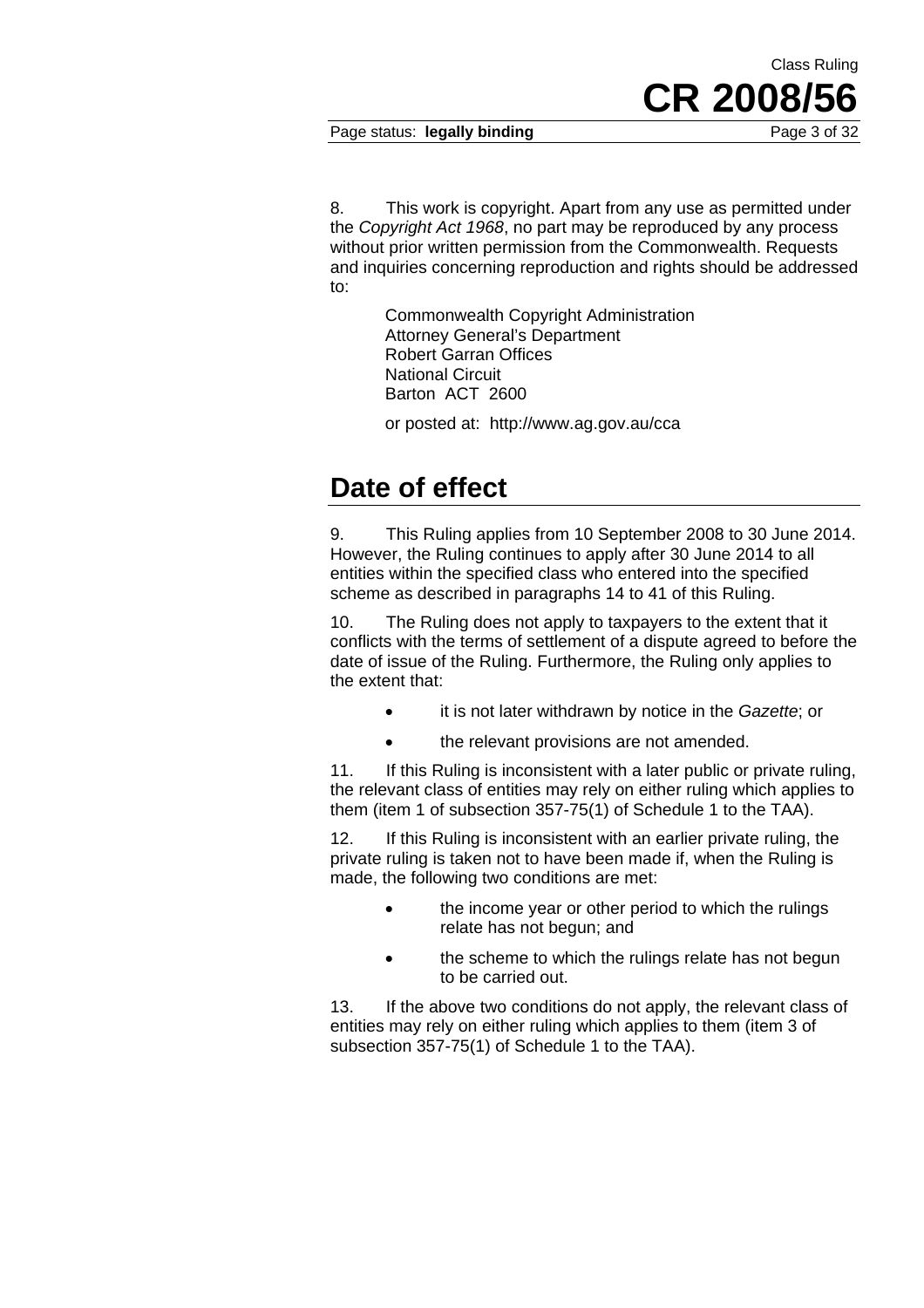Page 4 of 32 Page status: **legally binding** 

# Class Ruling **CR 2008/56**

# **Scheme**

14. The following description of the scheme that is the subject of this Ruling is based on the following documents provided by Allens Arthur Robinson (the Applicant). These documents, or the relevant parts of them, as the case may be, form part of and are to be read in conjunction with this description.

15. The relevant documents, or parts of documents, to be read in conjunction with this description are:

- the application for a Class Ruling dated 27 May 2008 lodged by the Applicant on behalf of Westpac;
- the Prospectus (replacing the Westpac Stapled Preferred Securities Prospectus lodged with ASIC on 18 June 2008);
- the Note Deed Poll dated 18 June 2008;
- the Note Terms dated 18 June 2008;
- the Subscription Agreement dated 18 June 2008;
- the Preference Share Terms dated 18 June 2008; and
- correspondence dated 6 August 2007 to 20 August 2008, from the Applicant providing further particulars.

**Note**: certain information which relates to the affairs of Westpac that is not in the public domain has been taken into account in determining the Commissioner's opinion set out in this Ruling (including the application of certain anti-avoidance provisions). This information has been provided on a commercial-in-confidence basis and will not be disclosed or released under the Freedom of Information legislation.

16. In this Ruling, unless otherwise defined, capitalised terms take their meaning as per the Prospectus.

17. Westpac is an authorised deposit-taking institution (ADI) and is required to comply with the capital requirements of the Australian Prudential Regulation Authority (APRA), which includes the maintenance of mandatory levels of Tier 1 Capital.

18. The Westpac SPS have been approved by APRA as Non-innovative Residual Tier 1 Capital and will assist Westpac in meeting its Tier 1 Capital requirement.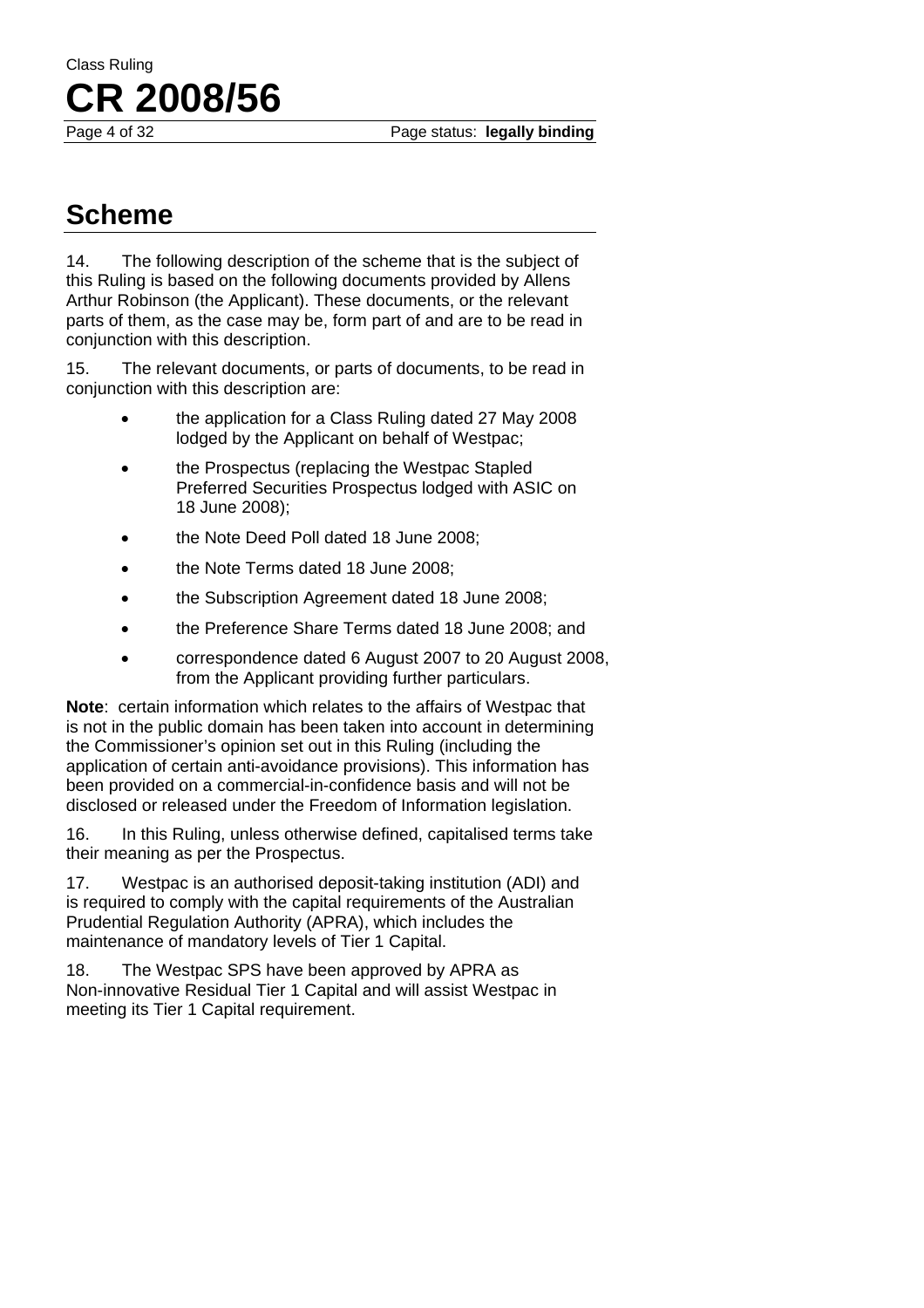Page status: **legally binding** Page 5 of 32

19. The Holders will acquire the Westpac SPS from the IP. A Westpac SPS will be an instrument consisting of a bundle of rights which have the features of a Note and a Preference Share. The Holders will acquire Westpac SPS from the IP for a price of \$100 each on 30 July 2008. Pursuant to the terms of the Offer in the Prospectus, the Holders will acquire Westpac SPS subject to the Note Deed Poll, the Note Terms and the Preference Share Terms. In doing so, the Holders will be taken to be bound by, and subject to the terms of the offer made by the IP to assign the Note to Westpac on the occurrence of a defined Assignment Event. When an Assignment Event occurs, the Westpac SPS will be Unstapled (that is, the Notes will be detached and transferred to Westpac) without any further action being required by the Holder. Each Note and Preference Share comprising a Westpac SPS will be listed on the Australian Securities Exchange (ASX) as a stapled security before the Note is detached. Upon becoming Unstapled, the Westpac SPS consisting solely of Preference Shares will remain listed on the ASX subject to their continuing compliance with ASX Listing Rule requirements.

## **Main features of the Westpac SPS**

## *Distributions in respect of the Westpac SPS*

20. Interest and Dividends payable in respect of the Westpac SPS are expected to be fully franked. To the extent that the Interest or Dividend is not franked to 100% under Part 3-6 of the ITAA 1997, the Holders will generally receive a Gross-Up Amount, in addition to the Interest or Dividend payable.

21. Generally, Interest and Dividends are scheduled to be paid quarterly in arrears on the Interest Payment Dates or Dividend Payment Dates and on any Redemption Date or Conversion Date. They are non-cumulative.

22. Interest and Dividends and Gross-Up Amounts (including any Optional Dividend) will not be paid to Holders on an Interest Payment Date (or a Dividend Payment Date) if the relevant conditions in the terms of the Westpac SPS are not satisfied.

23. If the Interest or Dividend is not paid in full because the relevant conditions in the terms of the Westpac SPS are not satisfied, Holders have no claim in respect of the unpaid portion of that Interest or Dividend, notwithstanding the ability for an Optional Dividend to be paid. However, if the unpaid amount is unpaid Interest, an Assignment Event may occur.

24. No interest accrues on any unpaid Interest, Dividend or Gross-Up Amount, and the Holders will have no claim or entitlement in respect of interest on any unpaid Interest, Dividend or Gross-Up Amount.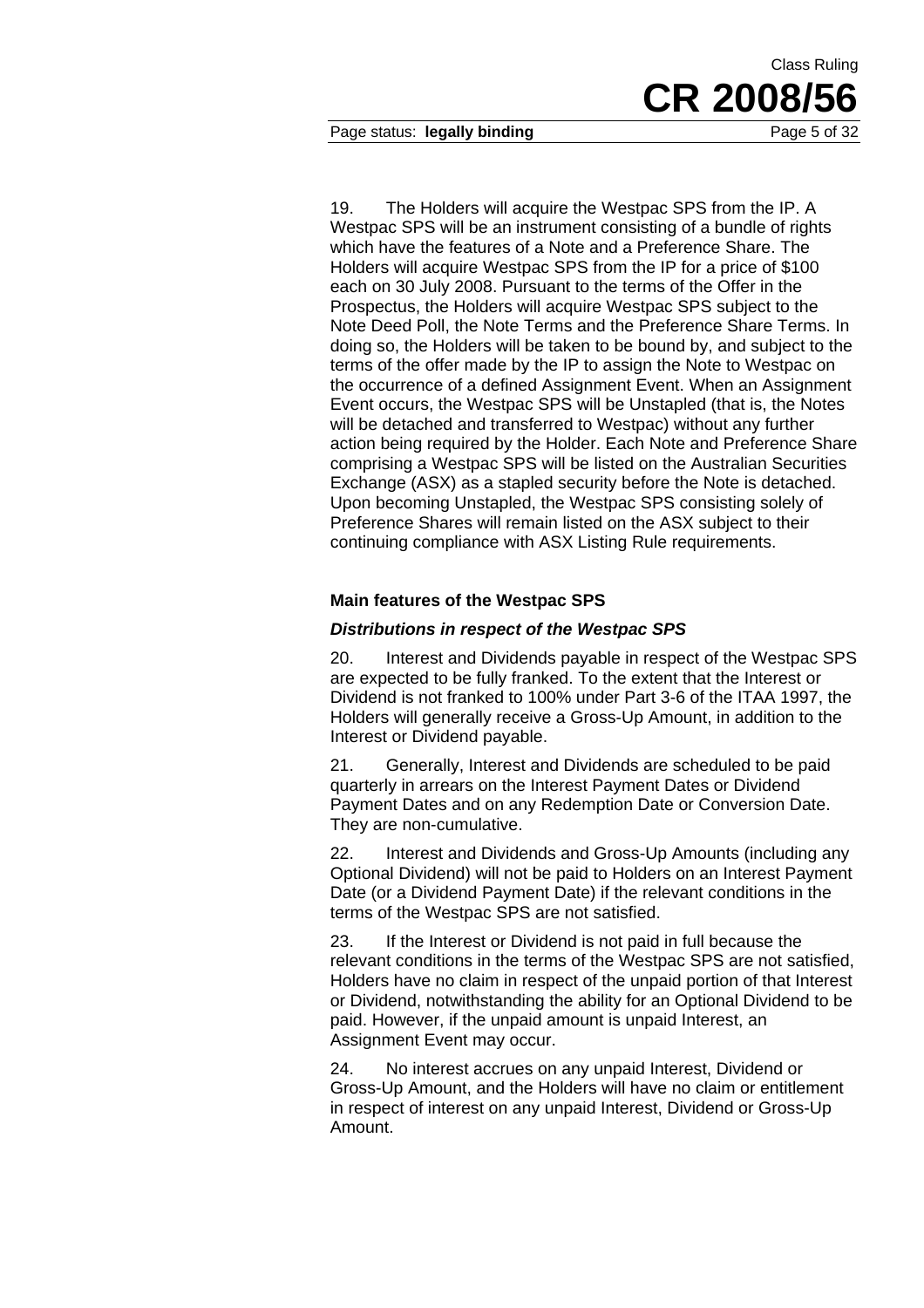Page 6 of 32 **Page status:** legally binding

25. Following the occurrence of an Assignment Event and consequential Unstapling of the Notes and Preference Shares and transfer of the Notes to Westpac, Westpac may choose to pay an Optional Dividend (subject to APRA approval) equal to the aggregate amount of any unpaid Interest or Dividends and any Gross-Up Amounts (as applicable) which were scheduled to be paid in the 12 months before the date of the Optional Dividend.

26. Subject to certain exceptions, non-payment of Interest or a Dividend will restrict Westpac from paying certain distributions in respect of other specific instruments issued by Westpac. The Holders will not have a right to require redemption of the Notes for cash prior to the winding up of Westpac.

27. Dividends on the Preference Shares will become payable after an Assignment Event (other than mandatory Conversion, early Conversion or Redemption) has occurred as each Westpac SPS will then consist solely of a Preference Share.

## *An Assignment Event – the Westpac SPS is Unstapled*

28. Immediately after an Assignment Event, the following will occur in relation to all Westpac SPS to which the Assignment Event applies:

- (a) Westpac will accept the Holders' offer to assign the relevant Note to it;
- (b) the relevant Note will become Unstapled from the Preference Share to which it is Stapled;
- (c) the Note and the Holders' right, title and interest in the Note are assigned to Westpac on that date; and
- (d) all amounts payable in respect of the Note after the occurrence of an Assignment Event will be payable to Westpac.

29. An Assignment Event is defined in the Note Terms. An Assignment Event means the earliest of any of the following dates or events to occur after the issue of Preference Shares comprising part of the Westpac SPS:

- (a) the date Westpac selects in its absolute discretion as the Assignment Event Date by announcement to the ASX in which announcement such date is specified;
- (b) the appointment by APRA of a statutory manager to Westpac pursuant to subsection 13A(1) of the *Banking Act 1959*;
- (c) the Conversion Date on which Preference Shares comprising part of the relevant Westpac SPS Convert, immediately prior to the Conversion taking effect;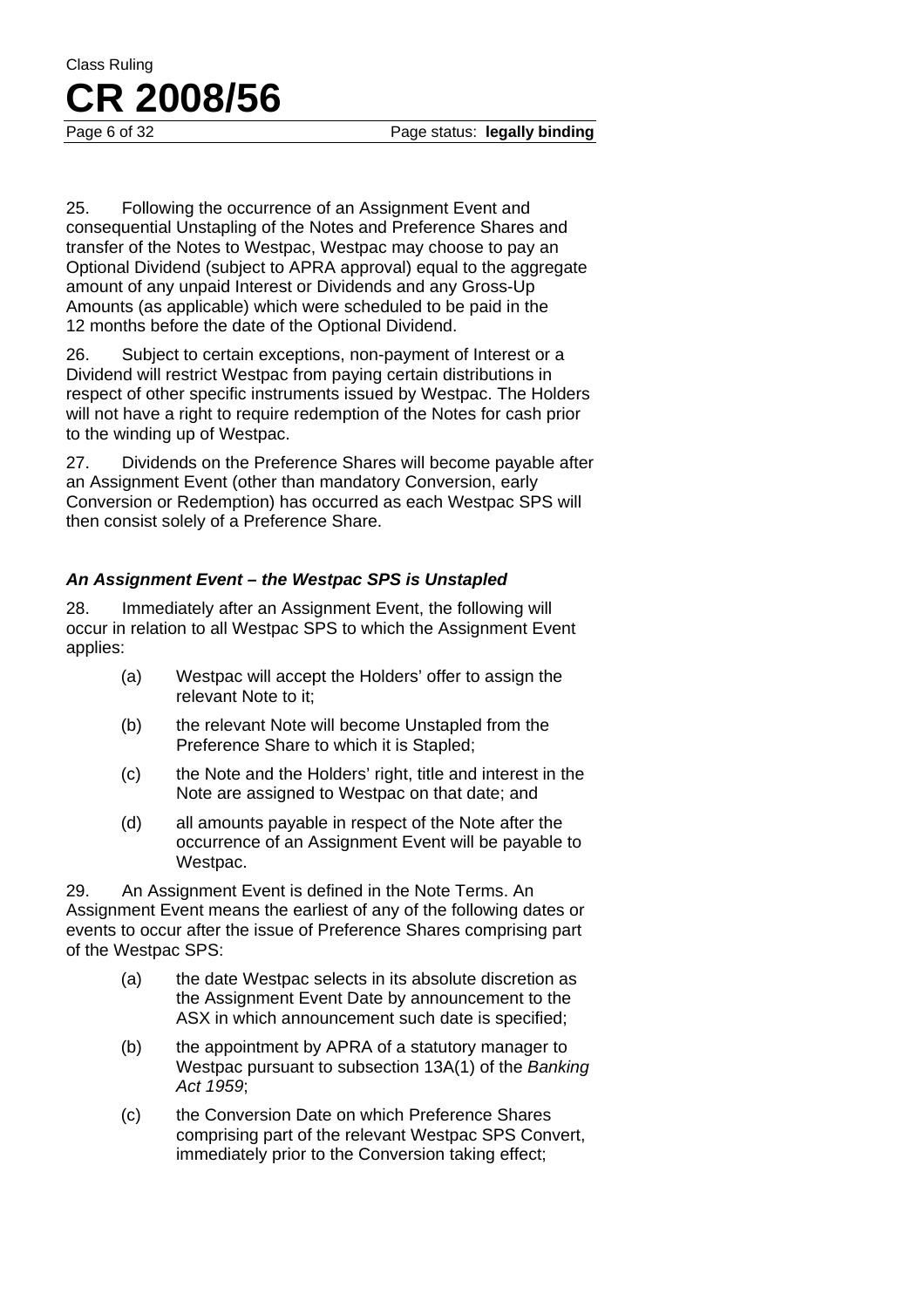Class Ruling

- (d) the Redemption Date on which Preference Shares comprising part of the relevant Westpac SPS are Redeemed, immediately prior to the Redemption taking effect;
- (e) the 21st Business Day after an Interest Payment Date, where Westpac has not paid in full Interest and Gross-Up Amount on the Notes within 20 Business Days of that Interest Payment Date; or
- (f) the occurrence of an Event of Default.

#### *Mandatory Conversion*

30. On the Mandatory Conversion Date, Westpac must, unless the Westpac SPS are otherwise Redeemed or Transferred on that date, Convert all Preference Shares on issue at that date into Westpac Ordinary Shares. The variation of the status of, and the rights attaching to, a Preference Share and any allotment of additional Westpac Ordinary Shares, is together termed 'Conversion' in the Preference Share Terms.

31. Each Holder may also be allotted an additional number of fully paid Westpac Ordinary Shares for each Preference Share Converted. The number of additional Westpac Ordinary Shares is calculated using a formula which incorporates a Conversion Discount of 1%.

32. The Mandatory Conversion Date will be the earlier of 26 September 2013 and the first Dividend Payment Date thereafter, in either case, where both of the Conversion Conditions are satisfied. If the Conversion Conditions are not satisfied (and if the Westpac SPS are not otherwise Redeemed or Transferred on that date), then Conversion will occur on the next Dividend Payment Date on which the Conversion Conditions are satisfied. The Holders have no right to seek or initiate Conversion or Redemption of the Westpac SPS.

#### *Early Conversion or Redemption*

33. Westpac may serve an Early Conversion/Redemption Notice in respect of some or all of the Westpac SPS, following the occurrence of a Tax Event or Regulatory Event, or, in respect of all (but not some) Westpac SPS, if an Acquisition Event occurs.

34. Westpac may Convert the Preference Shares into Westpac Ordinary Shares subject to the satisfaction of the Conversion Conditions, or may Redeem the Preference Shares on the relevant Redemption Date.

35. If an Acquisition Event occurs and Westpac has not issued an Early Conversion/Redemption Notice within 10 Business Days after the Acquisition Event, Westpac must broadly, provided the Conversion Conditions are satisfied, Convert all the Preference Shares on issue into Westpac Ordinary Shares.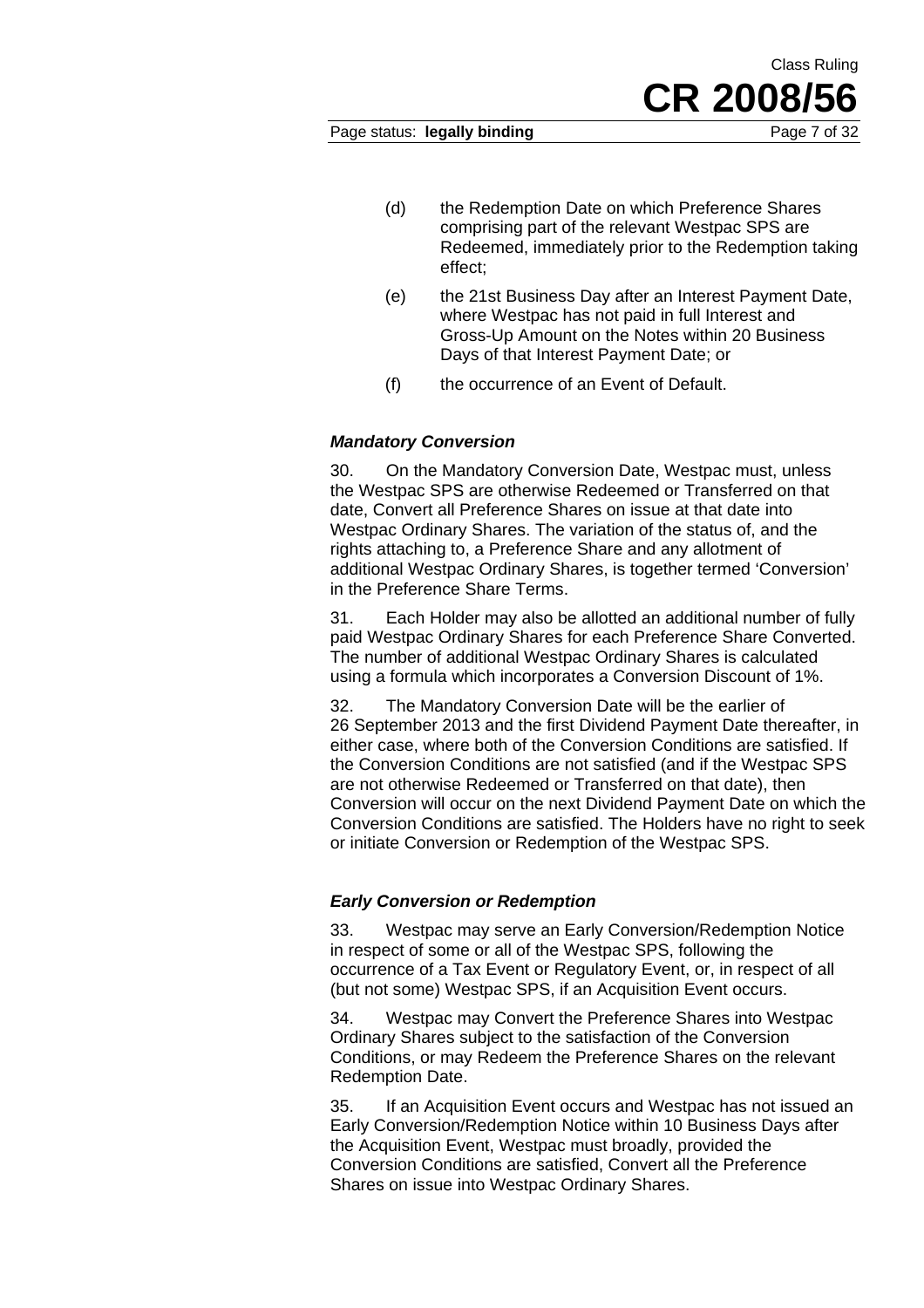#### *Transfer*

36. Westpac may issue a Transfer Notice to the Holders specifying that all Westpac SPS (or, following the occurrence of an Assignment Event where Preference Shares remain outstanding, the Preference Shares) will be acquired by a party nominated by Westpac on the Mandatory Conversion Date for cash for the amount of the Face Value per Westpac SPS (\$100). This Transfer Notice must be issued no less than 30 Business Days, and no more than 50 Business Days, prior to a Relevant Date for mandatory Conversion.

37. Following the occurrence of a Tax Event, Regulatory Event or Acquisition Event, Westpac may elect to issue an Early Transfer Notice no later than 30 Business Days prior to the potential Conversion Date or Redemption Date relevant to that event, which specifies that all Westpac SPS (or following the occurrence of an Assignment Event where the Preference Shares remain outstanding, all Preference Shares then outstanding) will be acquired by a Nominated Party. If an Early Transfer Notice is issued by Westpac, the same provisions will apply as if a Transfer Notice had been issued in respect of a potential Mandatory Conversion Date.

## **The offer**

38. The offer to apply to subscribe for the Westpac SPS will be limited to:

- Eligible Securityholders that is, registered holders of Westpac Ordinary Shares or Westpac Trust Preferred Securities at 7.00pm on 11 June 2008 who are shown on the register to have an address in Australia;
- Institutional Investors invited by the Joint Lead Managers; and
- Broker Firm Applicants that is, Australian resident retail clients of a Syndicate Broker who apply for a broker firm Allocation from a Syndicate Broker.

39. There will be no general public offer of the Westpac SPS. However, Westpac reserves the right to accept applications from persons other than Eligible Securityholders, Institutional Investors and Broker Firm Applicants at its discretion.

40. Westpac will not take any action to register or qualify Westpac SPS, or otherwise permit a public offer of Westpac SPS, in any jurisdiction outside Australia where such an offer is made under the laws in that jurisdiction.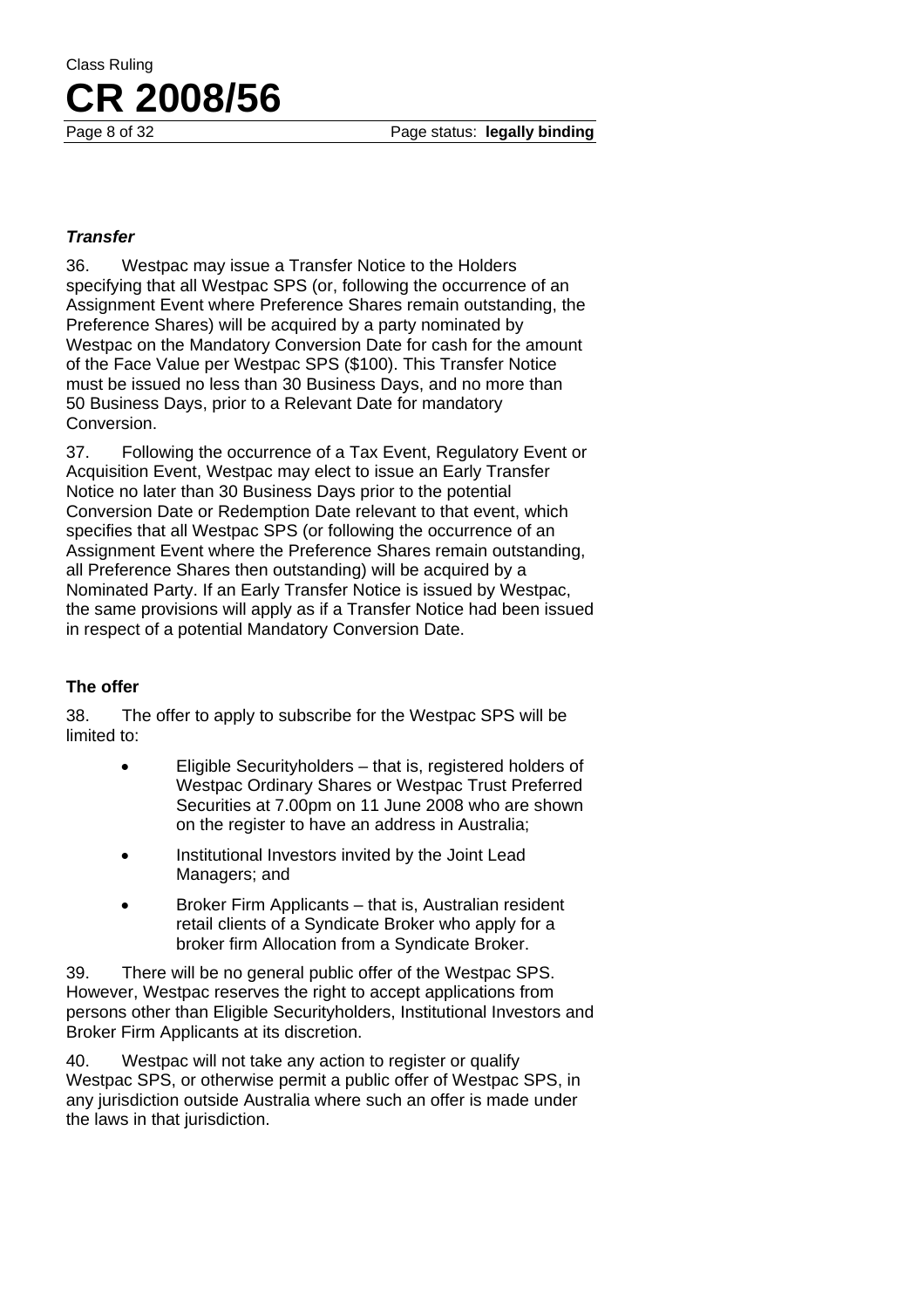Class Ruling

#### **Other**

- 41. This Ruling is made on the basis that:
	- (a) the documents listed in paragraph 15 of this Ruling provide a complete and accurate description of the scheme;
	- (b) the scheme is implemented according to the terms of the documents listed in paragraph 15 of this Ruling;
	- (c) during the term of the scheme, Westpac will be a resident of Australia under the income tax laws of Australia and of no other jurisdiction;
	- (d) each Westpac SPS is an 'equity interest' in Westpac under Division 974 of the ITAA 1997;
	- (e) Westpac Ordinary Shares are 'equity interests' under Division 974 of the ITAA 1997;
	- (f) Interest and any Gross-Up Amounts payable in respect of the Westpac SPS, and Dividends and any Gross-Up Amounts payable in respect of the Westpac SPS following any Assignment Event (other than mandatory Conversion, early Conversion or Redemption), will not be debited to Westpac's share capital account, or its non-share capital account;
	- (g) no Interest amounts (nor any Gross-Up Amounts) and no Dividends (nor any Gross-Up Amounts) will be sourced, directly or indirectly, from Westpac's share capital account;
	- (h) Westpac expects to have sufficient 'available frankable profits', as defined in section 215-20 of the ITAA 1997, immediately before the payment of any Interest or any Gross-Up Amount or Dividend or any Gross-Up Amount in respect of the Westpac SPS;
	- (i) there will be no different treatment afforded to potential investors according to their status as residents or non-residents in the issue of the Westpac SPS, or any other relevant characteristics of potential investors, for example their tax profile, other than as described under the heading 'The offer' in paragraphs 38 to 40 of this Ruling;
	- (j) Westpac will not differentially frank distributions to different Holders in respect of the Westpac SPS according to the tax status of the Holders or on any other basis;
	- (k) Westpac will not differentially frank distributions on any other frankable interest in Westpac according to the tax status of the Holders of those instruments or on any other basis;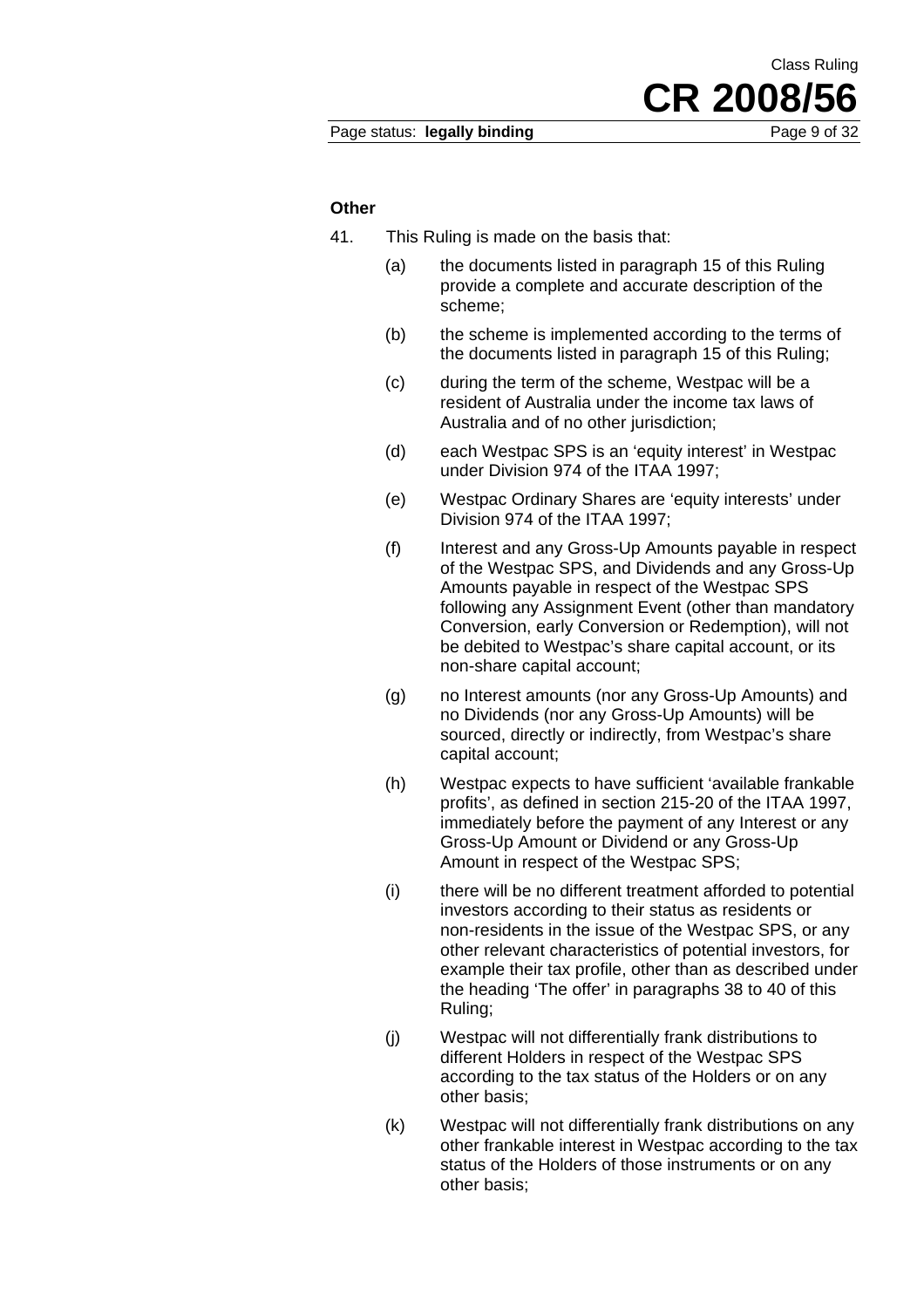- (l) Westpac intends to continue with its policy of franking (to the extent that franking credits are available in its franking account) all frankable distributions. This includes Interest and Dividends payable in respect of the Westpac SPS;
- (m) the Westpac SPS rank equally amongst themselves in all respects;
- (n) Westpac will not substitute for itself any member of the Westpac Group or any branch of Westpac in respect of the Westpac SPS;
- (o) Westpac will be the Assignee should an Assignment Event (as defined in the Note Terms) occur;
- (p) a Capital Disqualification Event (as defined in the Note Terms) will not occur;
- (q) Interest, Dividends and any Gross-Up Amounts payable in respect of the Westpac SPS are frankable distributions pursuant to section 202-40 of the ITAA 1997 and are not unfrankable under section 202-45 of the ITAA 1997;
- (r) where Westpac franks a frankable distribution payable in respect of the Westpac SPS in accordance with section 202-5 of the ITAA 1997, the distribution will be a franked distribution;
- (s) the relevant Holder and their associates will not have any positions (within the meaning of former section 160APHJ of the ITAA 1936) in relation to the Westpac SPS apart from holding the Westpac SPS themselves;
- (t) the relevant Holder or their associates will not make any related payments (within the meaning of former section 160APHN of the ITAA 1936) in relation to Interest and Dividends payable in respect of the Westpac SPS;
- (u) the relevant Holder will not dispose of their Westpac SPS before a period of at least 90 days (excluding the day of acquisition and the day of disposal) beginning the day after the acquisition of the Westpac SPS; and
- (v) any additional Westpac Ordinary Shares issued by Westpac on Conversion of the Preference Shares, which form part of the Westpac SPS, to Westpac Ordinary Shares will not involve an amount being credited to the Holders as shareholders and no amount will be paid from profits.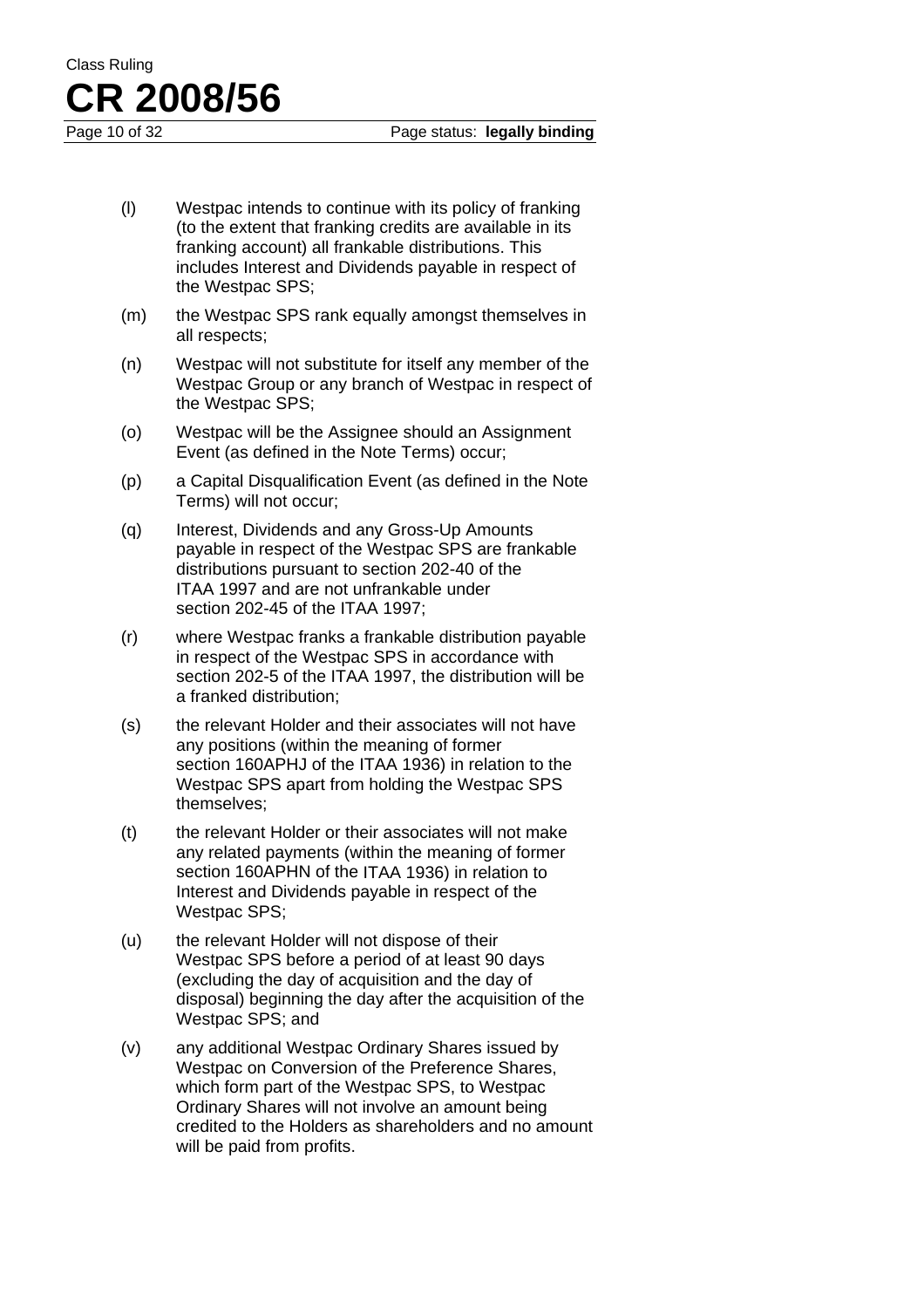Page status: **legally binding** Page 11 of 32

**CR 2008/56**

Class Ruling

## **Ruling**

### **Acquisition time of the Westpac SPS**

42. Each Holder will acquire the Westpac SPS on the date the contract to acquire the Westpac SPS from the IP was entered into (section 109-5 of the ITAA 1997).

#### **Cost base and reduced cost base**

43. The first element of the cost base and reduced cost base for each Westpac SPS will be \$100, being the amount to be paid by the Holders to acquire each Westpac SPS from the IP (subsections 110-25(2) and 110-55(2) of the ITAA 1997).

#### **Inclusion of Interest and Dividends in assessable income**

44. Interest and Dividends payable in respect of each Westpac SPS are non-share dividends and dividends respectively. Holders must include in their assessable income all non-share dividends and dividends received in respect of the Westpac SPS (paragraph 44(1)(a) of the ITAA 1936). The Holders must also include in their assessable income an amount equal to the franking credits attached to the non-share dividends and dividends respectively (subsection 207-20(1) of the ITAA 1997).

## **Entitlement to a tax offset**

45. Holders will be entitled to a tax offset equal to the franking credit received on the non-share dividends and dividends paid in respect of the Westpac SPS (subsection 207-20(2) of the ITAA 1997).

#### **Franking credit subject to the refundable tax offset rules**

46. Holders who are entitled to a tax offset under subsection 207-20(2) of the ITAA 1997, in respect of the franking credits received in relation to the Westpac SPS, will be subject to the refundable tax offset rules in Division 67 of the ITAA 1997, unless specifically excluded under section 67-25 of the ITAA 1997.

#### **Imputation integrity provisions**

47. The Commissioner will not make a determination under paragraph 204-30(3)(c) of the ITAA 1997 to deny the whole, or any part, of the imputation benefits received in relation to the non-share dividends and dividends received by the Holders in respect of the Westpac SPS.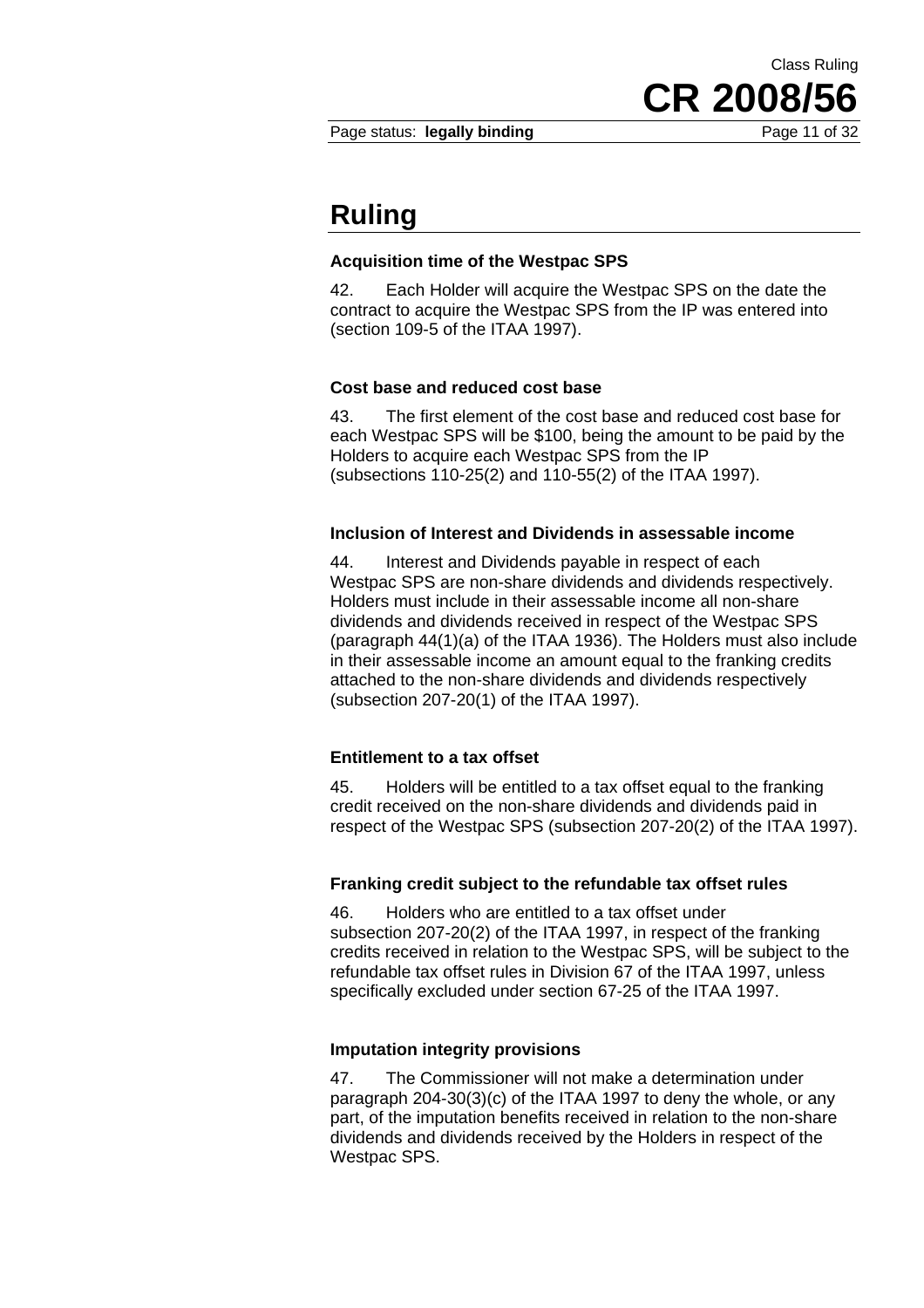Page 12 of 32 Page status: **legally binding** 

48. The Commissioner will not make a determination under paragraph 177EA(5)(b) of the ITAA 1936 to deny the whole, or any part, of the imputation benefits received in relation to the non-share dividends and dividends received by the Holders in respect of the Westpac SPS.

## **Gross-up and tax offset denied in certain circumstances**

49. Section 207-145 of the ITAA 1997 will not apply to the whole, or any part, of the non-share dividends or dividends received by the Holders. Accordingly, section 207-145 will not adjust the gross-up of the Holders' assessable income to exclude the franking credits, nor will it deny the tax offset to which the Holders would have otherwise been entitled.

## **Disposal of a Westpac SPS – Capital Gains Tax (CGT) consequences**

50. On a disposal of a Westpac SPS each Holder will realise:

- a capital gain under subsection 104-10(4) of the ITAA 1997 to the extent that the capital proceeds from the disposal exceed the cost base of the Westpac SPS; and
- a capital loss under subsection 104-10(4) of the ITAA 1997 to the extent that the capital proceeds from the disposal are less than the reduced cost base of the Westpac SPS.

## **Assignment Event – CGT implications**

51. CGT event H2, in section 104-155 of the ITAA 1997, will happen when an Assignment Event occurs. However, no Holder will make a capital gain or capital loss, as there are no capital proceeds because of the event, and no incidental costs are incurred in respect of the event. No other CGT event will happen when an Assignment Event occurs.

#### **Conversion of a Westpac SPS, involving the allotment of any additional Westpac Ordinary Shares – CGT implications**

52. No CGT event in Division 104 of the ITAA 1997 will happen to the Holders because of the Conversion of a Westpac SPS involving the allotment of additional Westpac Ordinary Shares to the Holders.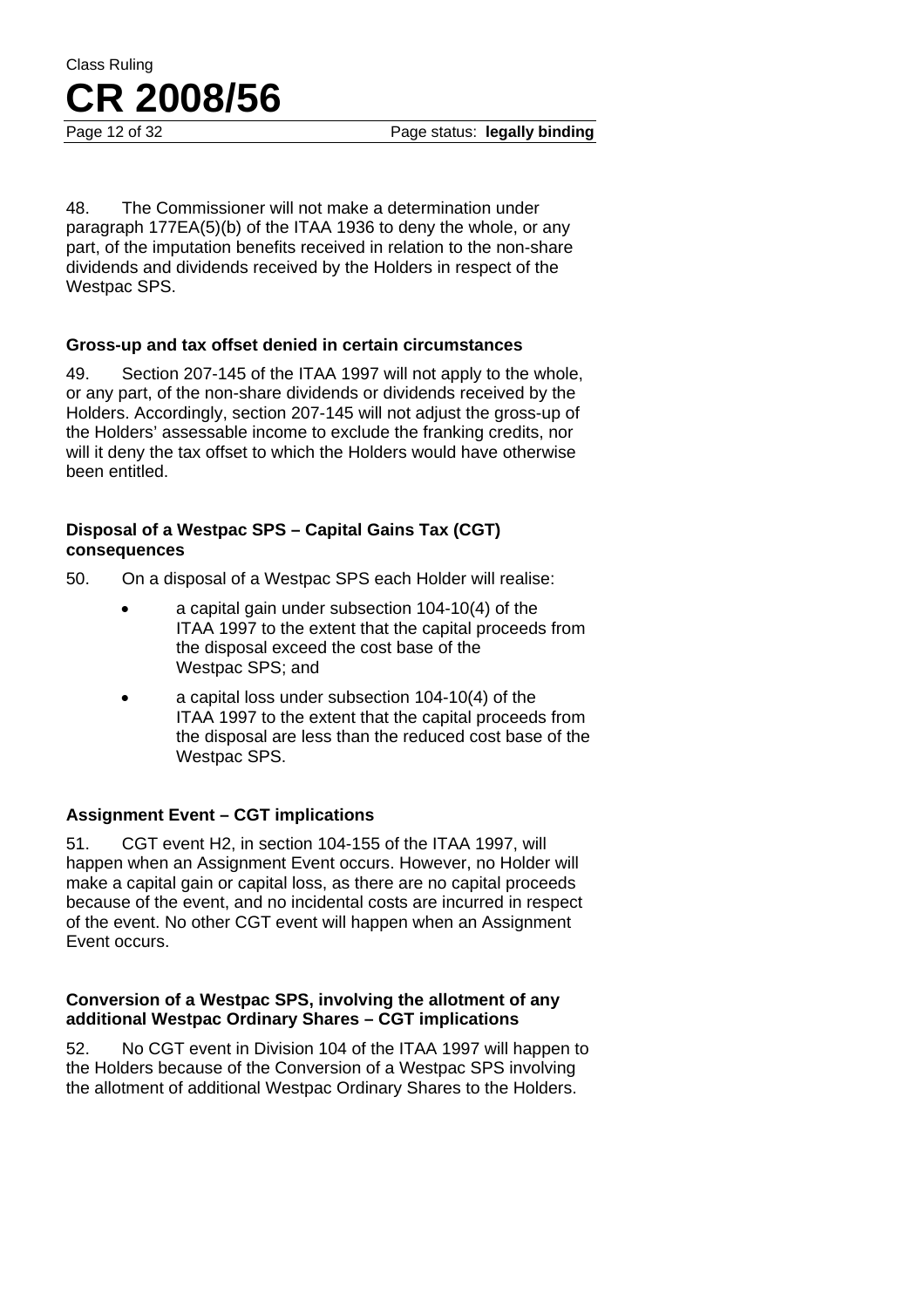Class Ruling

#### **Allotment of additional Westpac Ordinary Shares – assessable income**

53. The value of any additional Westpac Ordinary Shares received by the Holders on Conversion of the Westpac SPS will not be a 'dividend' as defined in subsection 6(1) of the ITAA 1936, and the value of any additional Westpac Ordinary Shares will not be included in the Holders' assessable income under subsection 44(1) of the ITAA 1936. In addition, the value of the additional Westpac Ordinary Shares will not be assessable to the Holders as ordinary income under subsection 6-5(1) of the ITAA 1997.

## **Section 45**

54. Section 45 of the ITAA 1936 will not apply to treat any additional Westpac Ordinary Shares issued on Conversion of the Westpac SPS as an unfranked dividend paid by Westpac.

#### **Section 45A**

55. The Commissioner will not make a determination under subsection 45A(2) of the ITAA 1936 that section 45C of the ITAA 1936 applies to the capital benefit arising on Conversion of the Westpac SPS. Accordingly, the whole or part of the capital benefit arising on Conversion of the Westpac SPS will not be treated as an unfranked dividend in the hands of the Holders.

#### **Section 45B**

56. The Commissioner will not make a determination under subsection 45B(3) of the ITAA 1936 that section 45C of the ITAA 1936 applies to the capital benefit arising on Conversion of the Westpac SPS. Accordingly, the whole or part of the capital benefit arising on Conversion of the Westpac SPS will not be treated as an unfranked dividend in the hands of the Holders.

#### **Cost base of the Westpac Ordinary Shares**

57. Subdivision 130-A of the ITAA 1997 will apply to apportion the first element of the cost base and reduced cost base of each Westpac SPS over the Converted Westpac SPS (that becomes a Westpac Ordinary Share) and any additional Westpac Ordinary Shares issued by Westpac.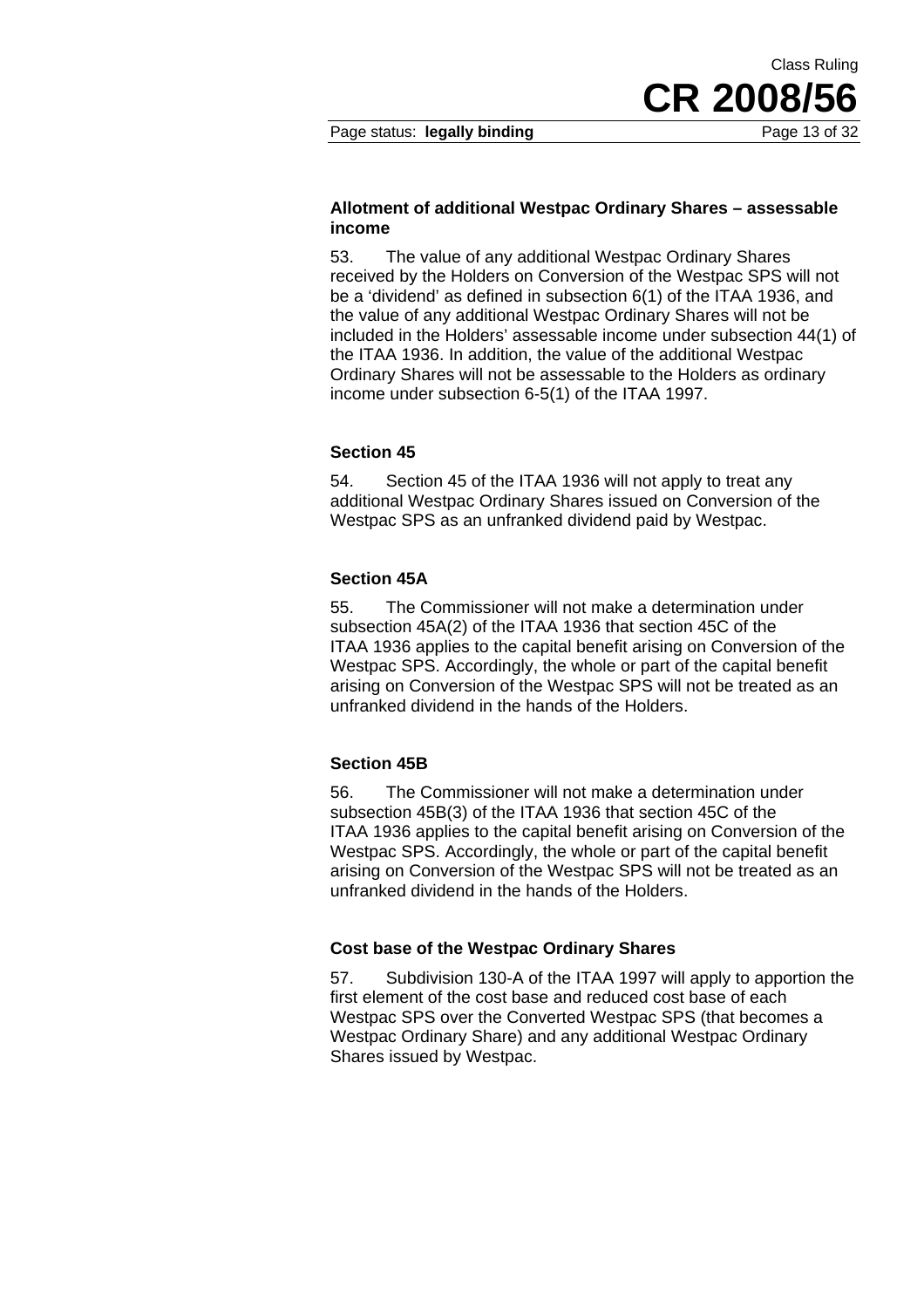## **Date of acquisition of the Westpac Ordinary Shares**

58. The Westpac Ordinary Shares will be taken to have been acquired by the Holders when the Holders acquired the Westpac SPS (section 109-5 of the ITAA 1997). The date of acquisition of the Westpac Ordinary Shares that arise from a Conversion of the Westpac SPS does not change as a result of the Conversion.

59. Any additional Westpac Ordinary Shares that are allotted to the Holders as part of the Conversion of the Westpac SPS will be taken to have been acquired by the Holders at the time the Westpac SPS were originally acquired by the Holders (item 1 in the table in subsection 130-20(3) of the ITAA 1997).

**Commissioner of Taxation**  10 September 2008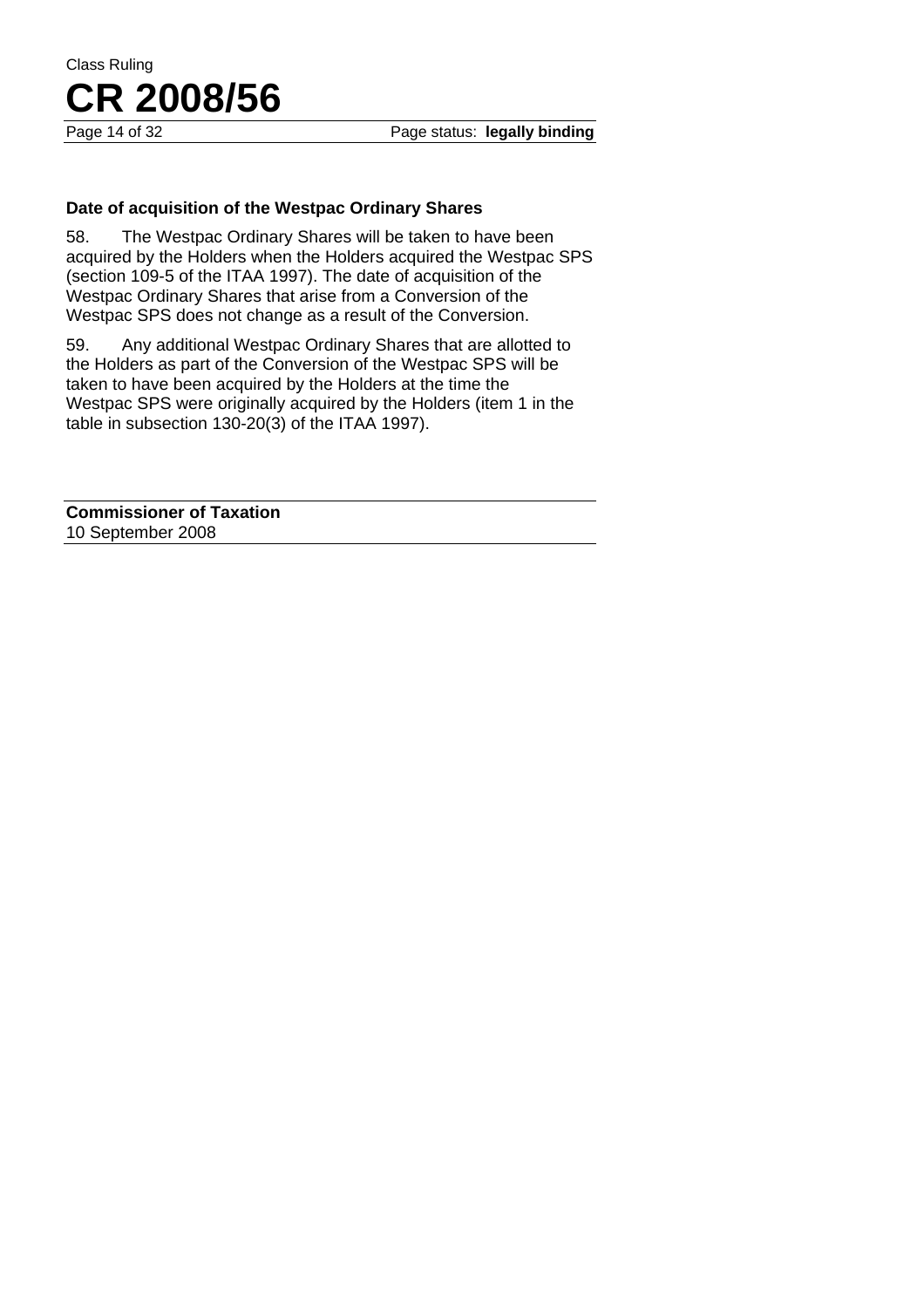CR 2008/

Class Ruling

## **Appendix 1 – Explanation**

 $\bf{O}$ *This Appendix is provided as information to help you understand how the Commissioner's view has been reached. It does not form part of the binding public ruling.* 

#### **Acquisition time of the Westpac SPS**

60. Where an entity disposes of a CGT asset to you (except where you compulsorily acquire it), you acquire the CGT asset at the time when the disposal contract is entered into or, if no contract is entered into, when the entity stops being the asset's owner (item 1 of the table in subsection 109-5(2) of the ITAA 1997).

61. Each Westpac SPS is a single CGT asset, arising from a single contract between Westpac and the Holder. By acquiring the Westpac SPS from the IP on the terms offered by Westpac in its Prospectus for the issue of the Westpac SPS, each Holder will agree to be bound by the Constitution of Westpac, the Note Deed Poll, the Note Terms, the Preference Share Terms and the terms and conditions of the Offer as set out in the Prospectus.

62. Each Westpac SPS will be acquired by the Holders from the IP on 30 July 2008.

63. Each Westpac SPS will be a single CGT asset consisting of a bundle of rights. The Assignment Event will not result in the acquisition of any new CGT asset. Rather each Westpac SPS will take on the features of a simple Preference Share. Accordingly, each Preference Share will not be a new CGT asset acquired by the Holders upon the assignment of the Note, and the acquisition date of the Preference Share will be the acquisition date of the Westpac SPS, being 30 July 2008.

#### **Cost base and reduced cost base**

64. The first element of the cost base and reduced cost base of a CGT asset includes the money paid, or required to be paid, in respect of acquiring that CGT asset (paragraph 110-25(2)(a) and subsection 110-55(2) of the ITAA 1997).

65. The Holders will acquire each Westpac SPS from the IP for \$100. Accordingly, the first element of the cost base and reduced cost base of each Westpac SPS will be \$100.

66. The occurrence of an Assignment Event will not modify the cost base and reduced cost base of each Westpac SPS. Accordingly, the first element of the cost base and reduced cost base of each Westpac SPS will be \$100.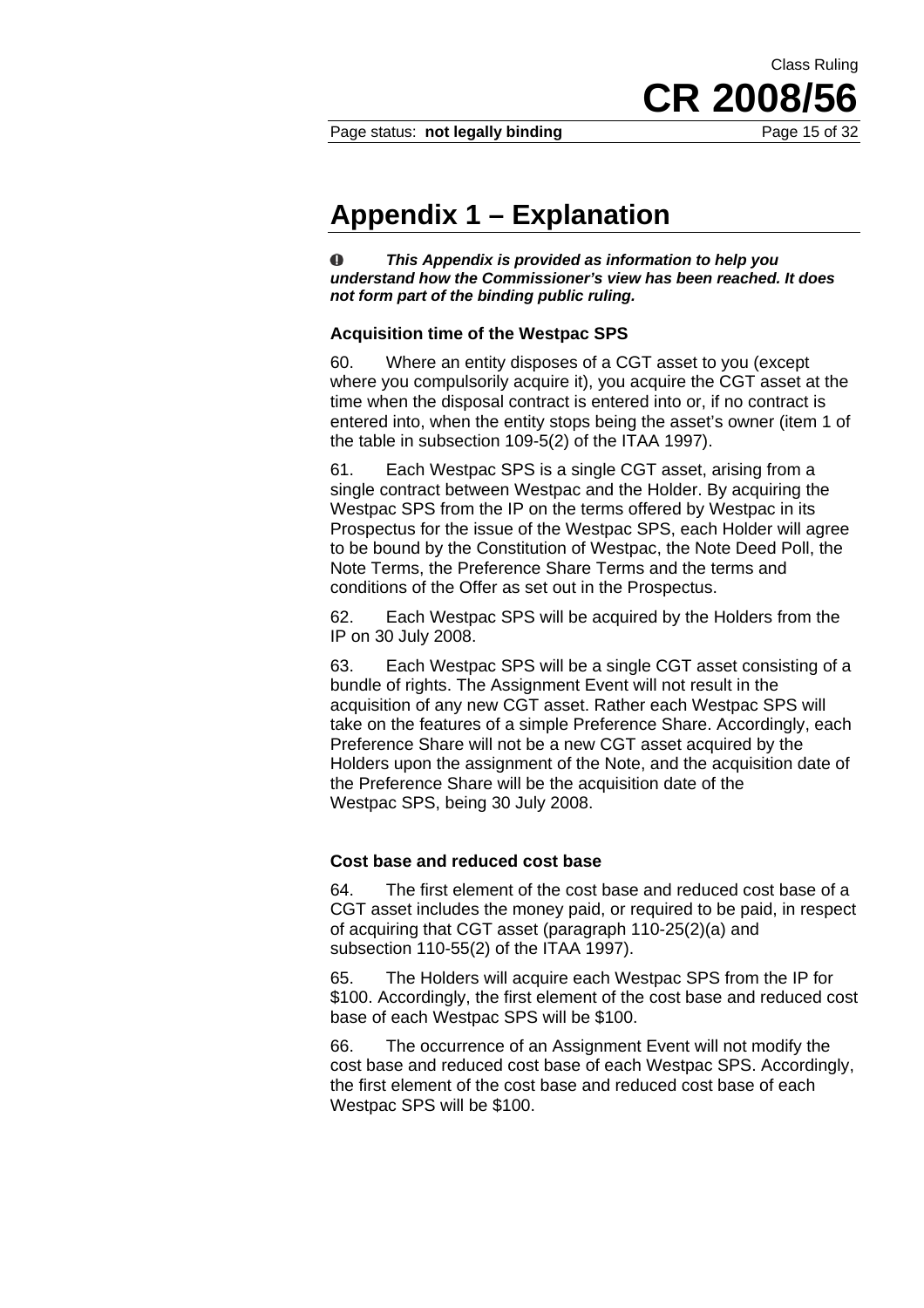## **Inclusion of Interest and Dividends in assessable income**

67. Paragraph 44(1)(a) of the ITAA 1936 includes in the assessable income of a resident shareholder in a company all dividends and non-share dividends that are paid to the shareholder by the company.

68. Interest and Dividends payable in respect of the Westpac SPS are non-share dividends and dividends respectively. Accordingly, the Holders will include in their assessable income Interest and Dividends payable in respect of the Westpac SPS under paragraph 44(1)(a) of the ITAA 1936.

69. Furthermore, as this Ruling is made on the basis that:

- the non-share dividends and dividends payable in respect of the Westpac SPS are frankable distributions pursuant to section 202-40 of the ITAA 1997 and are not unfrankable under section 202-45 of the ITAA  $1997$ ; and
- where Westpac franks a frankable distribution payable in respect of the Westpac SPS in accordance with section 202-5 of the ITAA 1997, the distribution will be a franked distribution,

it therefore follows that the franking credits to be attached respectively to the non-share dividends and dividends must also be included in the Holders' assessable income under subsection 207-20(1) of the ITAA 1997.

## **Entitlement to a tax offset**

70. In accordance with subsection 207-20(2) of the ITAA 1997, the Holders will be entitled to receive a tax offset equal to the value of the franking credit which will be included in their assessable income in respect of the non-share dividends and dividends they receive.

## **Franking credit subject to the refundable tax offset rules**

71. Holders who are entitled to a tax offset under subsection 207-20(2) of the ITAA 1997, in respect of the franking credit received, will also be subject to the refundable tax offset rules in Division 67 of the ITAA 1997, unless specifically excluded under section 67-25 of the ITAA 1997. Certain trustees and corporate tax entities are not subject to the refundable tax offset rules because of subsections 67-25(1A) to 67-25(1D) of the ITAA 1997.

72. The refundable tax offset rules ensure that certain taxpayers are entitled to a refund once their available tax offsets have been utilised to reduce any income tax liability to nil.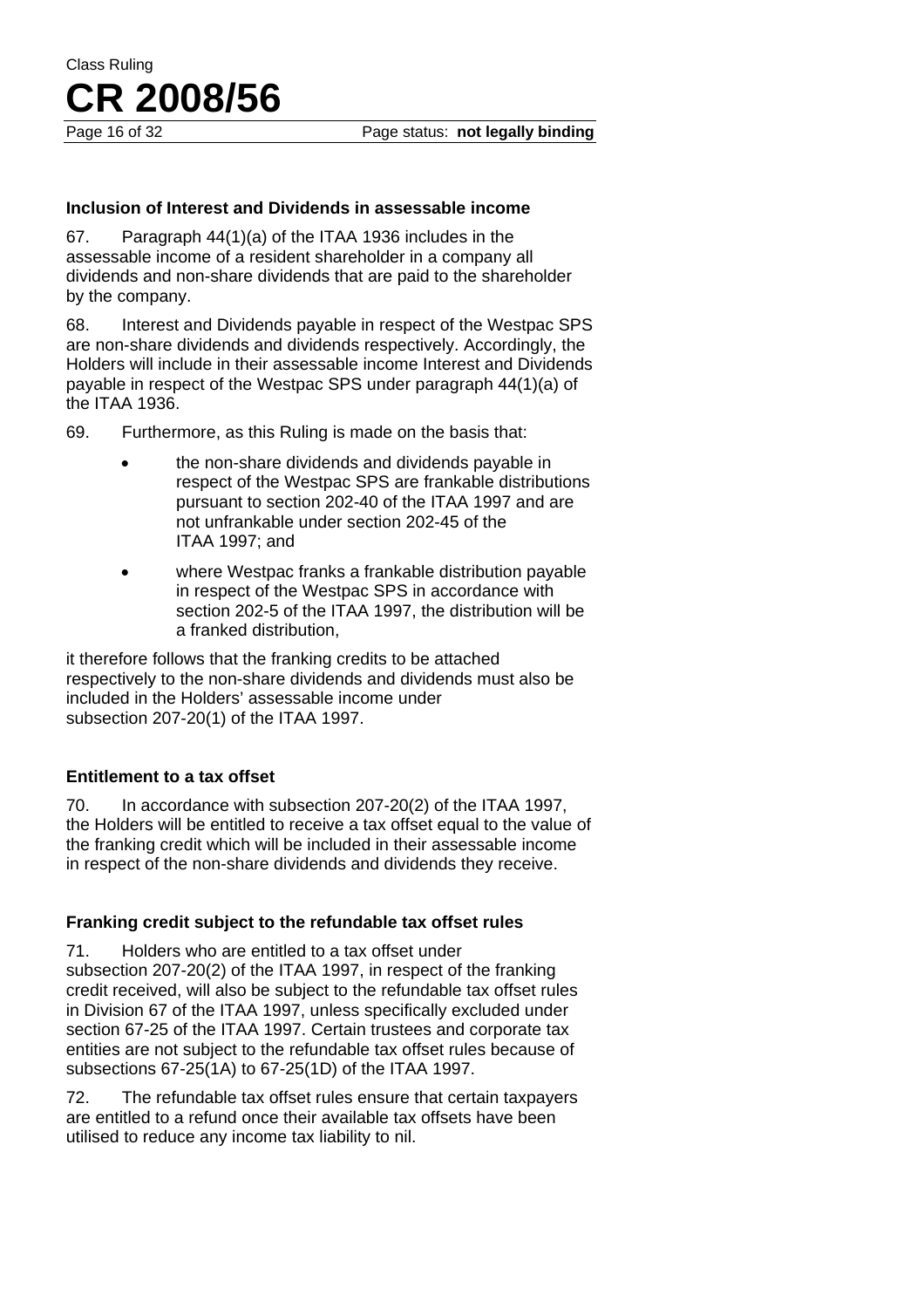## **Imputation integrity provisions**

### *Streaming of imputation benefits*

73. Subdivision 204-D of the ITAA 1997 broadly enables the Commissioner to make a determination where distributions with attached imputation benefits are streamed to members of a corporate tax entity.

74. Section 204-30 of the ITAA 1997 prescribes the circumstances that are required to exist before the Commissioner may make such a determination. Section 204-30 applies where an entity 'streams' the payment of distributions in such a way that:

- an 'imputation benefit' is, or apart from section 204-30 would be, received by a member of the entity as a result of the distribution or distributions (paragraph 204-30(1)(a) of the ITAA 1997);
- the member (favoured member) would derive a greater benefit from franking credits than another member of the entity (paragraph 204-30(1)(b) of the ITAA 1997); and
- the other member (disadvantaged member) of the entity will receive lesser imputation benefits, or will not receive any imputation benefits, whether or not the other member receives other benefits (paragraph 204-30(1)(c) of the ITAA 1997).

75. The existence of these conditions enables the Commissioner, under paragraph 204-30(3)(c) of the ITAA 1997, to make a determination that no imputation benefit is to arise in respect of the distributions made to those favoured members.

76. 'Streaming' is not defined for the purposes of Subdivision 204-D of the ITAA 1997. However, it is understood to refer to a company selectively directing the flow of franked distributions to those members who can most benefit from the imputation credits (refer to paragraph 3.28 of the Explanatory Memorandum to the New Business Tax System (Imputation) Bill 2002).

77. Westpac have indicated in the Prospectus that the Interest payable and Dividend payable in respect of the Westpac SPS to the Holders are expected to be fully franked. Although the Westpac SPS rank ahead of Ordinary Shares in respect of the payment of Interest/Dividends, Westpac have advised that they have paid, and will continue to pay, fully franked dividends (to the extent of available franking credits in their franking account) to all of its shareholders and equity holders, including holders of Ordinary Shares. There will be no change in Westpac's dividend franking policy or dividend payout ratios on its share capital as a result of the issue of the Westpac SPS.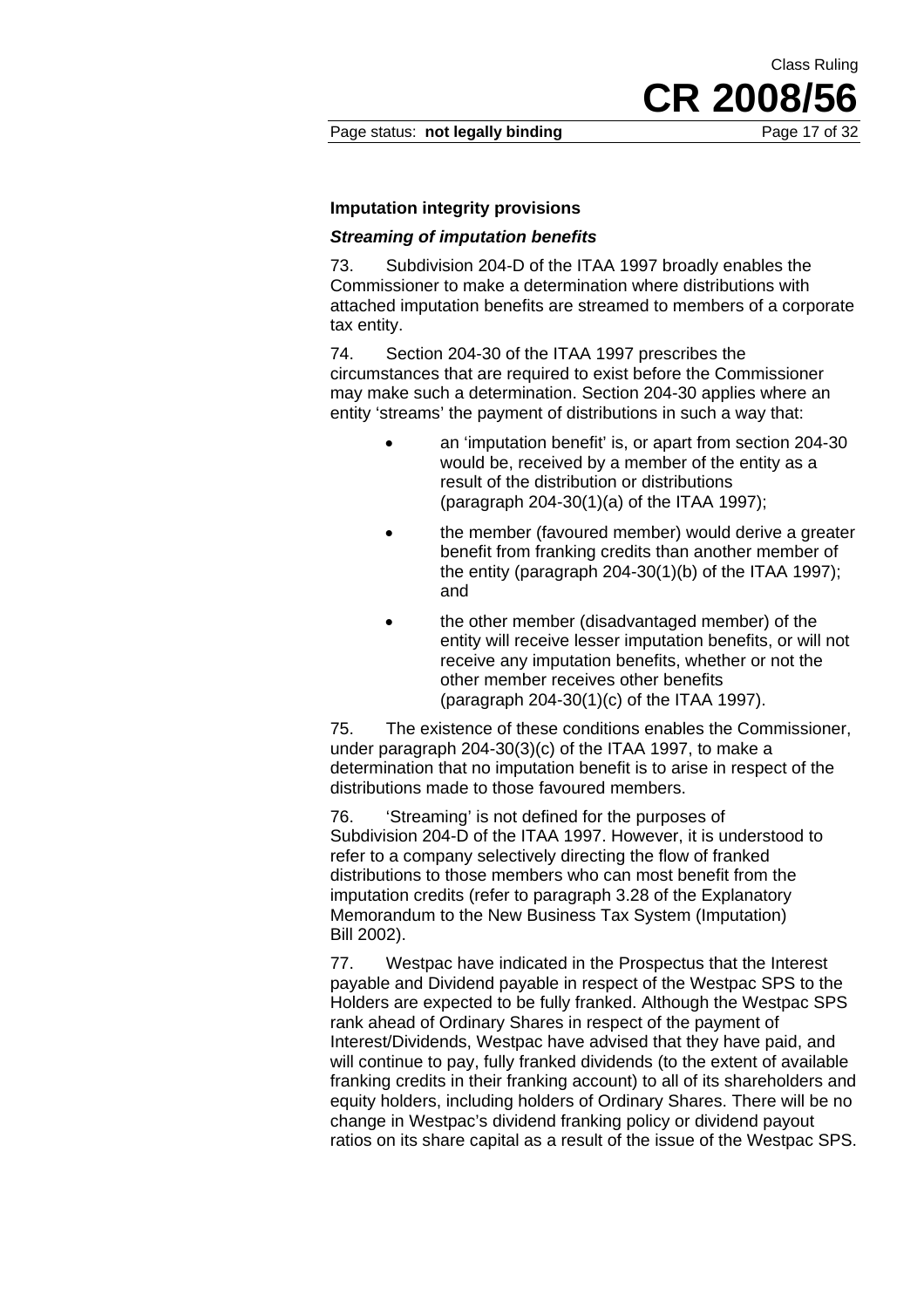Page 18 of 32 Page status: **not legally binding** 

78. As such, there is no evidence that the requisite element of streaming exists in relation to the franked distributions to be paid by Westpac to the Holders. Accordingly, based on the information provided, the Commissioner will not make a determination under paragraph 204-30(3)(c) of the ITAA 1997 to deny imputation benefits to Holders.

#### *General anti-avoidance rule – imputation*

79. Section 177EA of the ITAA 1936 is a general anti-avoidance provision that applies where one of the purposes (other than an incidental purpose) of the scheme is to obtain an imputation benefit. Where these circumstances arise, subsection 177EA(5) of the ITAA 1936 enables the Commissioner to make a determination with the effect of either:

- imposing franking debits or exempting debits on the distributing entity's franking account generally; or
- denying the imputation benefit on the distribution that flowed directly or indirectly to the relevant taxpayer.

80. Pursuant to subsection 177EA(3) of the ITAA 1936, and in conjunction with subsection 177EA(12) of the ITAA 1936 (which extends the application of section 177EA of the ITAA 1936 to non-share equity interests, equity holders and non-share dividends), section 177EA applies if the following conditions are satisfied:

- (a) there is a scheme for a disposition of membership interests, or an interest in membership interests, in a corporate tax entity;
- (b) either:
	- (i) a frankable distribution has been paid, or is payable or expected to be payable, to a person in respect of the membership interests; or
	- (ii) a frankable distribution has flowed indirectly, or flows indirectly or is expected to flow indirectly, to a person in respect of the interest in membership interests, as the case may be; and
- (c) the distribution was, or is expected to be, a franked distribution or a distribution franked with an exempting credit;
- (d) except for this section, the person (the relevant taxpayer) would receive, or could reasonably be expected to receive, imputation benefits as a result of the distribution; and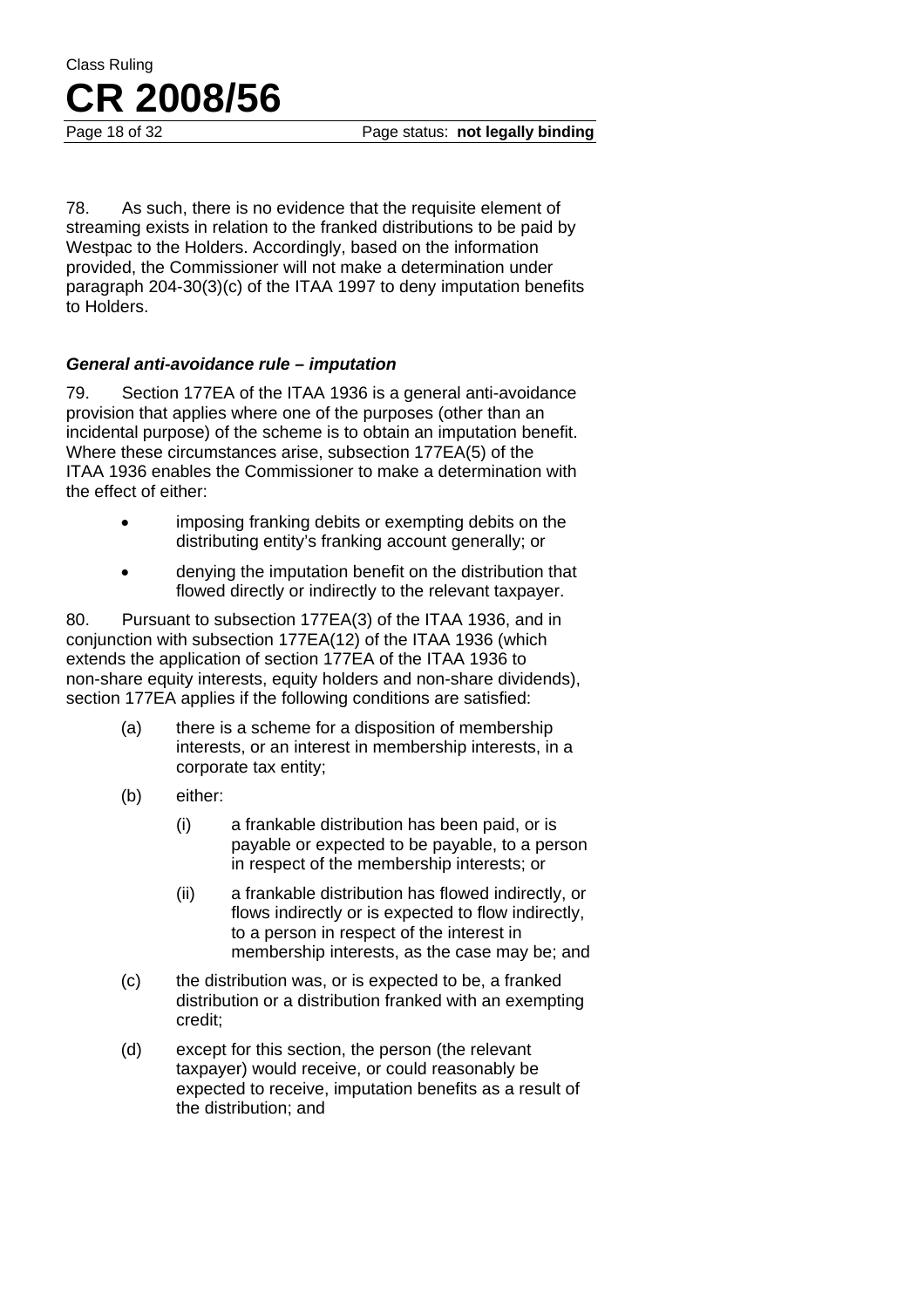#### Page status: **not legally binding** Page 19 of 32

(e) having regard to the relevant circumstances of the scheme, it would be concluded that the person, or one of the persons, who entered into or carried out the scheme or any part of the scheme did so for a purpose (whether or not the dominant purpose but not including an incidental purpose) of enabling the relevant taxpayer to obtain an imputation benefit.

81. Membership interests include both equity interests and non-share equity interests.

82. It is considered that the conditions in paragraphs 177EA(3)(a) to (d) of the ITAA 1936 are satisfied because:

- (a) the issue of Westpac SPS constitutes a scheme for the disposition of membership interests (paragraph 177EA(3)(a) of the ITAA 1936). Pursuant to paragraph 177EA(14)(a) of the ITAA 1936, a 'scheme for a disposition of membership interest or an interest in membership interest' includes a scheme that involves the issuing of the membership interests. The issuance of Westpac SPS on the terms set out in the Prospectus is a scheme that involves the issuing of membership interests because the Holders of the Westpac SPS are equity holders of Westpac;
- (b) frankable distributions are expected to be paid to the Holders of the Westpac SPS (paragraph 177EA(3)(b) of the ITAA 1936). This Ruling is made on the basis that the distributions payable in respect of the Westpac SPS will be frankable distributions under section 202-40 of the ITAA 1997 and not be unfrankable distributions under section 202-45 of the ITAA 1997;
- (c) franked distributions are expected to be paid to the Holders of the Westpac SPS (paragraph 177EA(3)(c) of the ITAA 1936). It is expected that the franked distribution payable in respect of the Westpac SPS will be made on a quarterly basis. Furthermore, Westpac has advised that it will continue its policy of fully franking all frankable distributions made by it, to the extent of the franking credits available in its franking account; and
- (d) it is reasonable to expect that an imputation benefit will be received by the relevant taxpayers as a result of distributions made to the Holders given that Westpac expects to frank the distributions on the Westpac SPS (paragraph 177EA(3)(d) of ITAA 1936).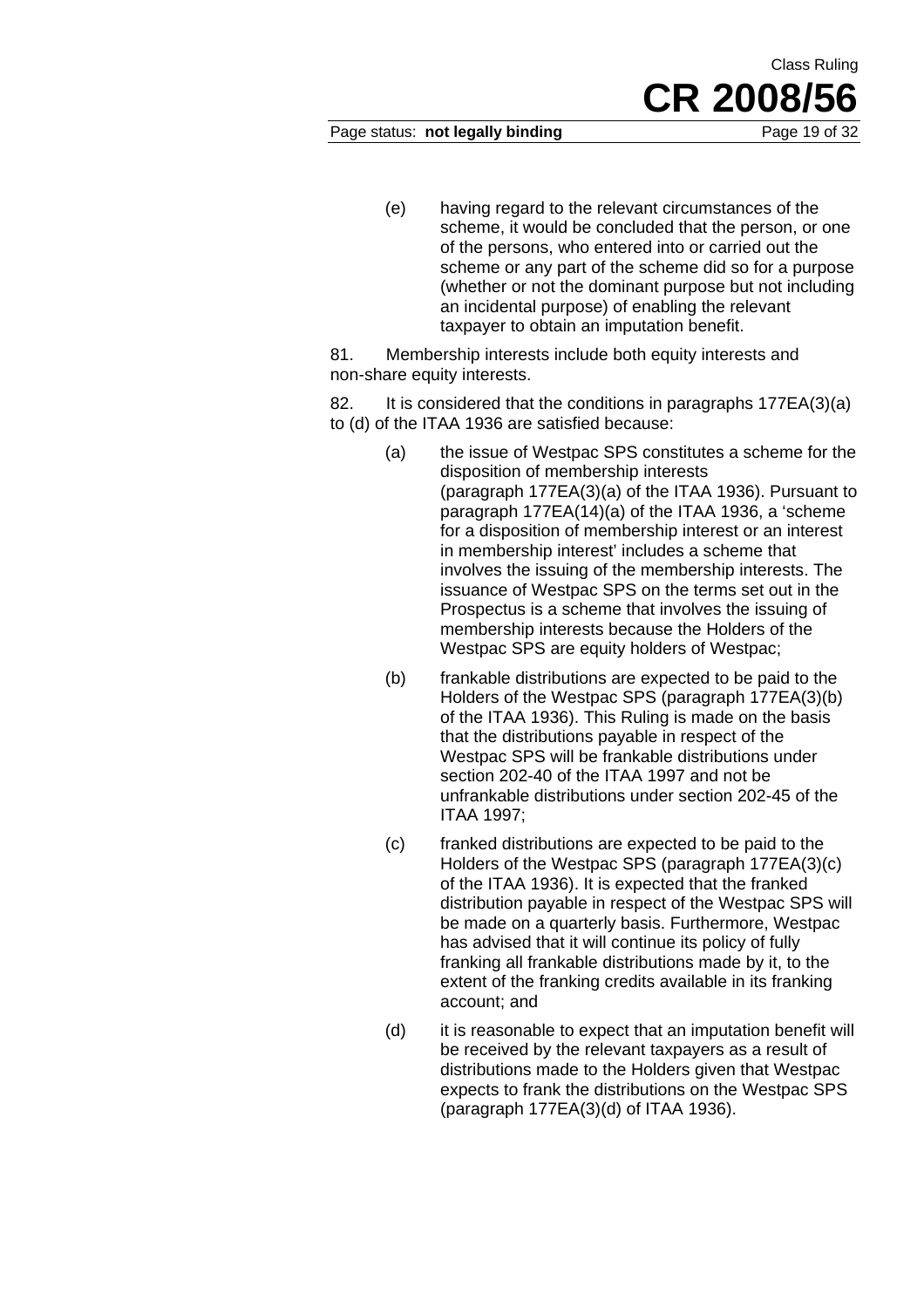Page 20 of 32 Page status: **not legally binding** 

83. Accordingly, the issue is whether, having regard to the relevant circumstances of the scheme, it would be concluded that it was entered into or carried out for the purpose (which is not merely an incidental purpose) of enabling the relevant taxpayer to obtain an imputation benefit under the scheme.

84. Circumstances which are relevant in determining whether any person has the requisite purpose include, but are not limited to, the factors listed in subsection 177EA(17) of the ITAA 1936. The relevant circumstances listed encompass a range of circumstances which, taken individually or collectively, could indicate the requisite purpose. Due to the diverse nature of these circumstances, some may or may not be present at any one time in any one scheme.

85. The issue of the Westpac SPS is a capital raising transaction which Westpac advised will be undertaken to assist it to comply with the capital requirements of APRA. There is nothing in the terms of the Westpac SPS which would suggest that it will be entered into for the purpose (which is not merely an incidental purpose) of enabling the relevant taxpayer to obtain an imputation benefit under the scheme.

86. Based on the information provided, and having regard to the factors listed in subsection 177EA(17) of the ITAA 1936, the qualifications set out in this Ruling and the relevant circumstances of the scheme, it would not be reasonable to conclude that in entering into the scheme, Westpac and/or the Holders of the Westpac SPS will demonstrate the objective purpose of securing imputation benefits for the Holders of the Westpac SPS. To the extent that any imputation benefits will be secured, those benefits are considered to be incidental to the more significant objective purposes of the raising of Tier 1 Capital by Westpac to meet its capital adequacy requirements.

87. Accordingly, the Commissioner will not make a determination under paragraph 177EA(5)(b) of the ITAA 1936 that would deny the imputation benefits to the Holders of the Westpac SPS.

## **Gross-up and tax offset denied in certain circumstances**

88. Subdivision 207-F of the ITAA 1997 creates the appropriate adjustment to cancel the effect of the gross-up and tax offset rules where the entity concerned has manipulated the imputation system in a manner that is not permitted under the income tax law.

89. Section 207-145 of the ITAA 1997 provides the circumstances that must exist before this adjustment can occur. Pursuant to subsection 207-145(1) of the ITAA 1997 a 'manipulation of the imputation system' may occur where:

> • the entity is not a 'qualified person' in relation to the distribution (paragraph 207-145(1)(a) of the ITAA 1997);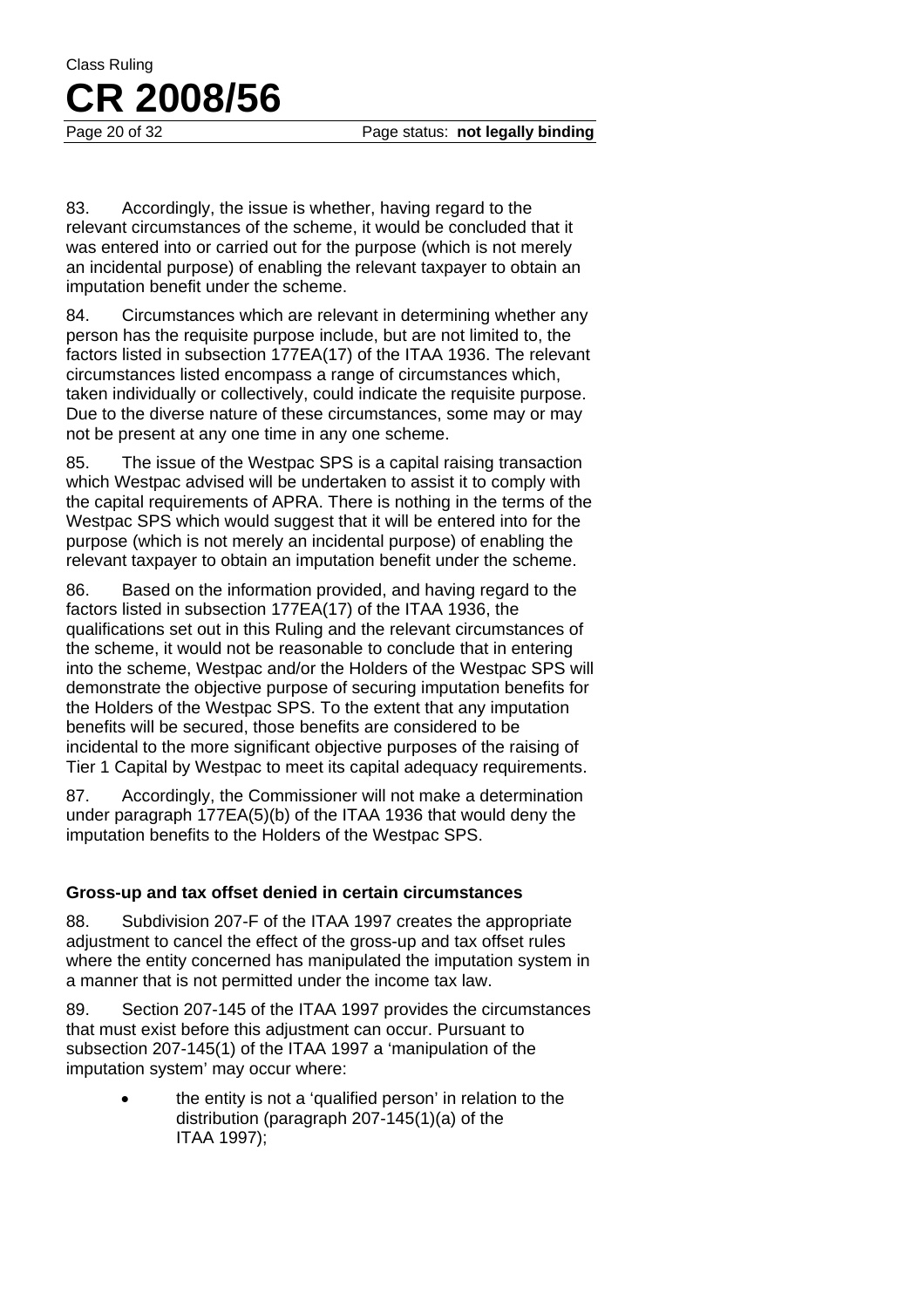## Page status: **not legally binding** Page 21 of 32

**CR 2008/56**

Class Ruling

- the Commissioner has made a determination under paragraph 177EA(5)(b) of the ITAA 1936 that no imputation benefit is to arise in relation to the dividend (paragraph 207-145(1)(b) of the ITAA 1997);
- the Commissioner has made a determination under paragraph 204-30(3)(c) of the ITAA 1997 that no imputation benefit is to arise in relation to the distribution (paragraph 207-145(1)(c) of the ITAA 1997); or
- the dividend is made as part of a dividend stripping operation (paragraph 207-145(1)(d) of the ITAA 1997).

90. A person is a 'qualified person' for the purposes of former Division 1A of Part IIIAA of the ITAA 1936 if, generally speaking, they satisfy the holding period rule and the related payments rule (see former section 160APHO of the ITAA 1936).

91. By virtue of the former section 160AOA of the ITAA 1936, the holding period rule and the related payments rule apply to non-share equity interests, equity holders and non-share dividends in the same way as they apply to shares, shareholders and dividends respectively.

92. The holding period rule applies where no related payment has, or will be made, in respect of the non-share dividend or dividend. and requires the non-share equity interest or share to have been continuously held at risk throughout the primary qualification period (former paragraph 160APHO(1)(a) of the ITAA 1936).

93. The related payments rule applies where the taxpayer or an associate has made or will make a related payment in respect of the non-share dividend or dividend and requires the non-share equity interest or share to have been continuously held at risk throughout the secondary qualification period (former subsection 160APHO(1) of the ITAA 1936 and former section 160APHN of the ITAA 1936).

94. The Holders are 'qualified persons', as:

- the Holders in receipt of non-share dividends and dividends in respect of the Westpac SPS will have held their Westpac SPS at risk for a period of at least 90 days (excluding the day of acquisition and the day of disposal), in the period beginning on the day after the day on which the Holders acquired the Westpac SPS and ending on the 90th day after the day on which the Westpac SPS became ex dividend (former subsections 160APHO(2) and 160APHO(3) of the ITAA 1936 and former sections 160APHM and 160APHJ of the ITAA 1936); and
- neither the Holders, nor associates of the Holders, will be under an obligation to make, or are likely to make a related payment in relation to the non-share dividends or dividends (former paragraph 160APHO(1)(a) of the ITAA 1936 and former section 160APHN of the ITAA 1936).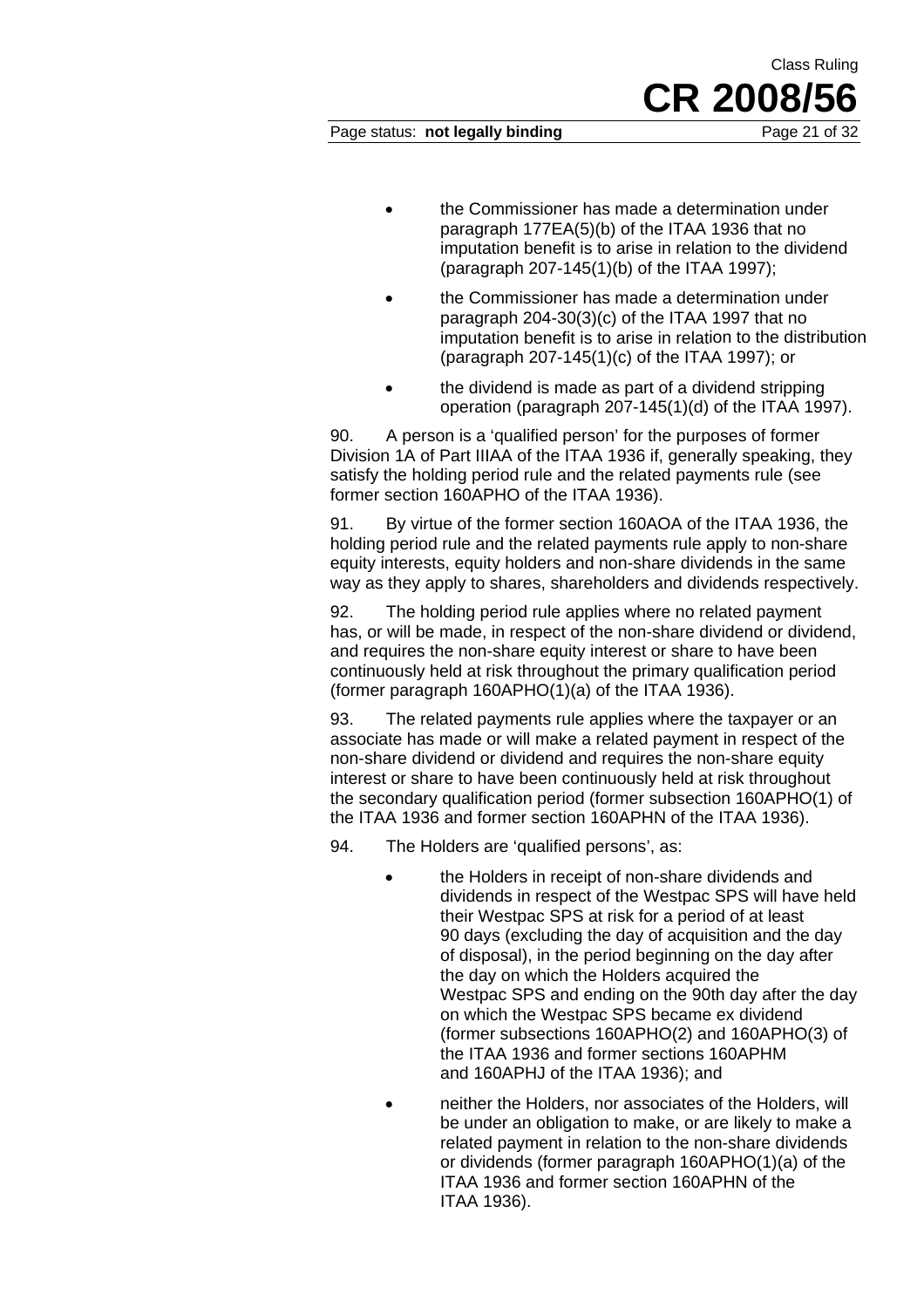95. However, if either or both of the above 2 considerations are not met the Holders will not be a 'qualified person' for the purposes of former Division 1A of Part IIIAA of the ITAA 1936. Subdivision 207-F of the ITAA 1997 will create the appropriate adjustment to cancel the effect of the gross-up and tax offset rules for the Holders.

96. The Commissioner has confirmed that he will not make a determination under paragraph 177EA(5)(b) of the ITAA 1936 or paragraph 204-30(3)(c) of the ITAA 1997 to deny the imputation benefits attached to non-share dividends or dividends paid to the Holders in respect of the Westpac SPS.

97. A distribution will be taken to be made as part of a dividend stripping operation, pursuant to section 207-155 of the ITAA 1997, where the distribution arose out of, or was made in the course of, a scheme or substantially similar arrangement that was in the nature of dividend stripping.

98. The Prospectus provides no indication that the offering of Westpac SPS and the associated payment of franked distributions to the Holders in any way constitute a dividend stripping arrangement. As such, the dividend stripping provision will have no application to the Holders.

99. Therefore, section 207-145 of the ITAA 1997 will not apply to deny imputation benefits to Holders as none of the circumstances outlined in paragraph 89 of this Ruling are present.

## **Characterisation of Westpac SPS for CGT purposes**

100. Each Westpac SPS will be a single CGT asset, arising from a single contract, the terms of which are to be found in the Constitution of Westpac, the Note Deed Poll, the Note Terms, the Preference Share Terms and the terms and conditions of the Offer as set out in the Prospectus.

## **Disposal of a Westpac SPS – CGT consequences**

101. CGT event A1 happens if you dispose of a CGT asset (subsection 104-10(1) of the ITAA 1997). Under subsection 104-10(2) of the ITAA 1997, you dispose of a CGT asset if a change of ownership occurs from you to another entity, whether because of some act or event or by operation of law.

102. CGT event A1 will happen if a Westpac SPS is disposed of on market, or pursuant to a Transfer Notice, as there will be a change of ownership of the Westpac SPS.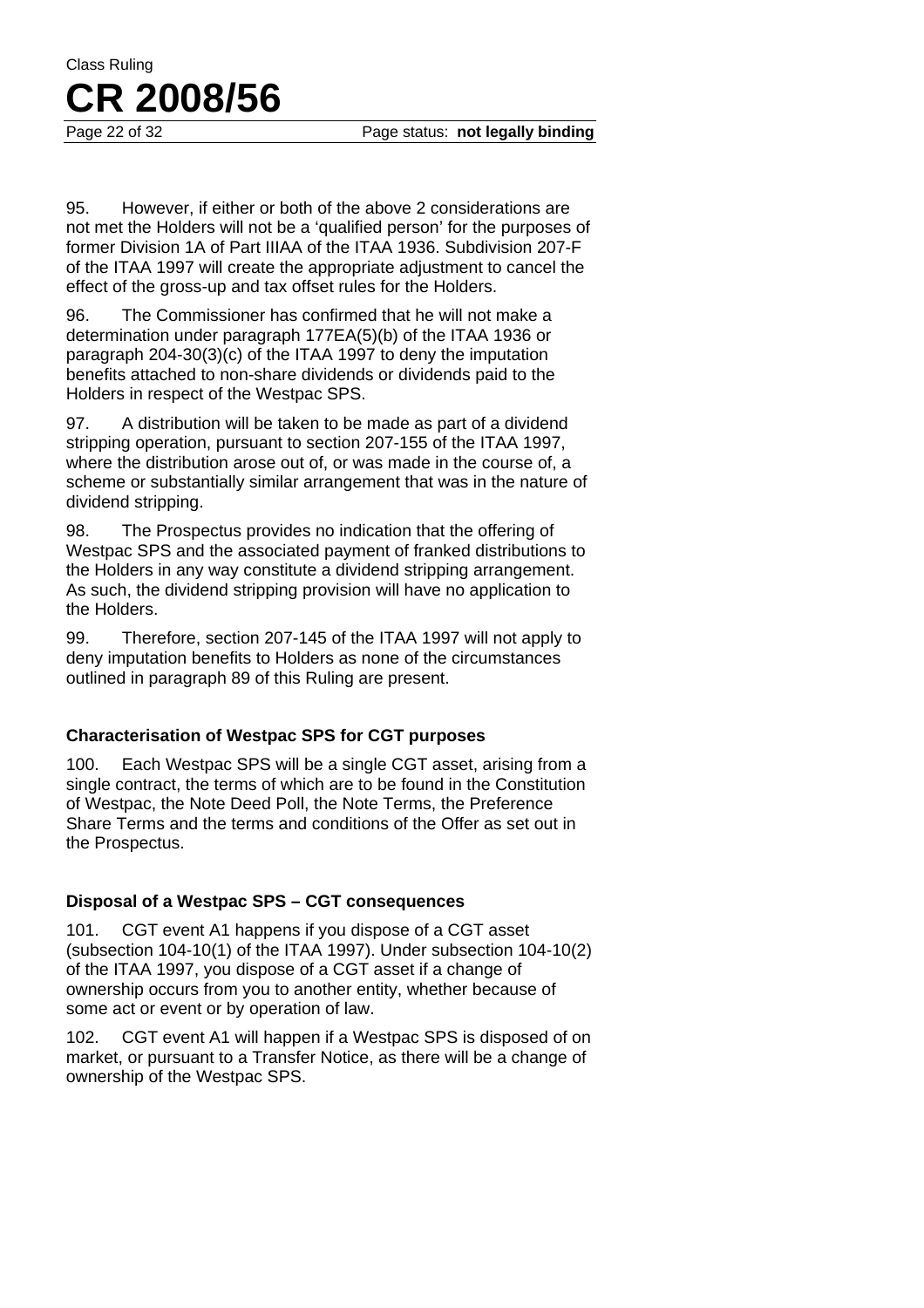## Page status: **not legally binding** Page 23 of 32

103. A capital gain will be made under subsection 104-10(4) of the ITAA 1997 on the disposal of the Westpac SPS if the capital proceeds from the disposal are more than the cost base of the Westpac SPS. A capital loss will be made under subsection 104-10(4) of the ITAA 1997 on the disposal of the Westpac SPS if the capital proceeds from the disposal are less than the reduced cost base of the Westpac SPS.

#### **Assignment Event – CGT implications**

104. Each Westpac SPS will be a single CGT asset, arising from a single contract between Westpac and the Holder. The assignment of the Note on the occurrence of an Assignment Event will not affect the continued existence of this CGT asset, although each Westpac SPS will then take on the features of a simple Preference Share.

105. Subsection 104-155(1) of the ITAA 1997 provides that CGT event H2 happens if an act, transaction or event occurs in relation to a CGT asset that you own and the act, transaction or event does not result in an adjustment being made to the asset's cost base or reduced cost base.

106. CGT event H2 will happen when an Assignment Event occurs. This is an act, transaction or event in relation to the Westpac SPS that does not result in an adjustment being made to the cost base or reduced cost base of the Westpac SPS.

107. A capital gain is made if the capital proceeds from CGT event H2 are more than the incidental costs incurred in relation to the event. A capital loss is made if the capital proceeds are less than the incidental costs (subsection 104-155(3) of the ITAA 1997).

108. Subsection 116-20(2) of the ITAA 1997 provides that the capital proceeds from CGT event H2 happening is the money or other consideration received, or entitled to be received, because of the act, transaction or event.

109. Holders will make no capital gain or capital loss from the happening of CGT event H2 as there are no capital proceeds because of the event and no incidental costs are incurred by the Holders that relate to the event. No other CGT event will happen when an Assignment Event occurs.

#### **Conversion of a Westpac SPS, involving the allotment of any additional Westpac Ordinary Shares – CGT implications**

110. Pursuant to the terms of the Westpac SPS, upon a Conversion, the Westpac SPS will Convert into Westpac Ordinary Shares through a variation of the rights attaching to each Westpac SPS. Holders of the Westpac SPS may also receive an allotment of additional Westpac Ordinary Shares.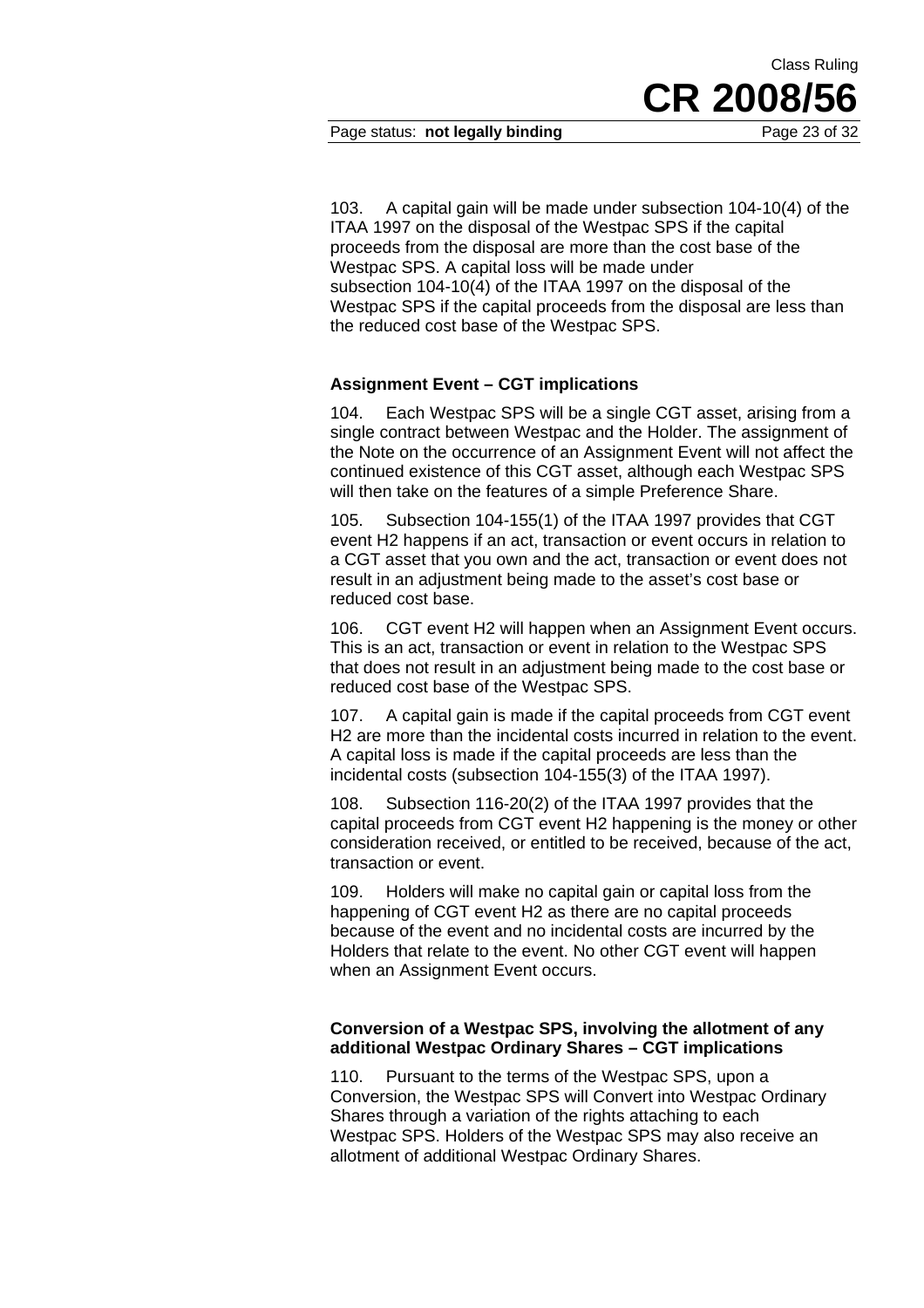111. The Westpac SPS will Convert into Westpac Ordinary Shares on 26 September 2013, subject to the satisfaction of the mandatory Conversion conditions. If the mandatory Conversion conditions are not satisfied on that date, the Mandatory Conversion Date moves to the next Dividend Payment Date on which the conditions are satisfied.

112. The Westpac SPS may Convert into Westpac Ordinary Shares before the Mandatory Conversion Date at Westpac's discretion where certain defined events have occurred.

113. CGT events A1, C2, G1 or H2 will not happen to the Holders on the Conversion of the Westpac SPS involving the allotment of additional Westpac Ordinary Shares to the Holders.

114. The Conversion of the Westpac SPS does not constitute a disposal of an asset or part of an asset as required for CGT event A1 to happen.

115. Each Westpac SPS will be comprised of a bundle of rights. However, those rights will not be separate pieces of property capable of being divided out and held separately (refer to Taxation Ruling TR 94/30).

116. Under section 104-25 of the ITAA 1997, CGT event C2 happens if, among other things, the ownership of an intangible CGT asset (each Westpac SPS) ends:

- by being redeemed or cancelled (paragraph 104-25(1)(a) of the ITAA 1997); or
- if each Westpac SPS is a convertible interest by being converted (paragraph 104-25(1)(f) of the ITAA 1997).

117. The mere variation of rights attaching to each Westpac SPS will not be a 'redemption' or 'cancellation' of the Westpac SPS for the purposes of paragraph 104-25(1)(a) of the ITAA 1997, and will not involve the conversion of the Westpac SPS for the purposes of paragraph 104-25(1)(f) of the ITAA 1997.

118. Furthermore, the relinquishment by the Holders of some of the rights attaching to each Westpac SPS will not be a CGT event that happens to part of the CGT asset comprised by each Westpac SPS under section 112-30 of the ITAA 1997 (see paragraph 40 of TR 94/30).

119. Under section 104-135 of the ITAA 1997, CGT event G1 happens if a company makes a payment (which can include giving property) to an entity in respect of a share they own in the company (each Westpac SPS), and some or all of the payment is not a dividend. The variation of rights attaching to each Westpac SPS, so that they become Westpac Ordinary Shares, will not amount to Westpac making a payment. Therefore, CGT event G1 will not happen.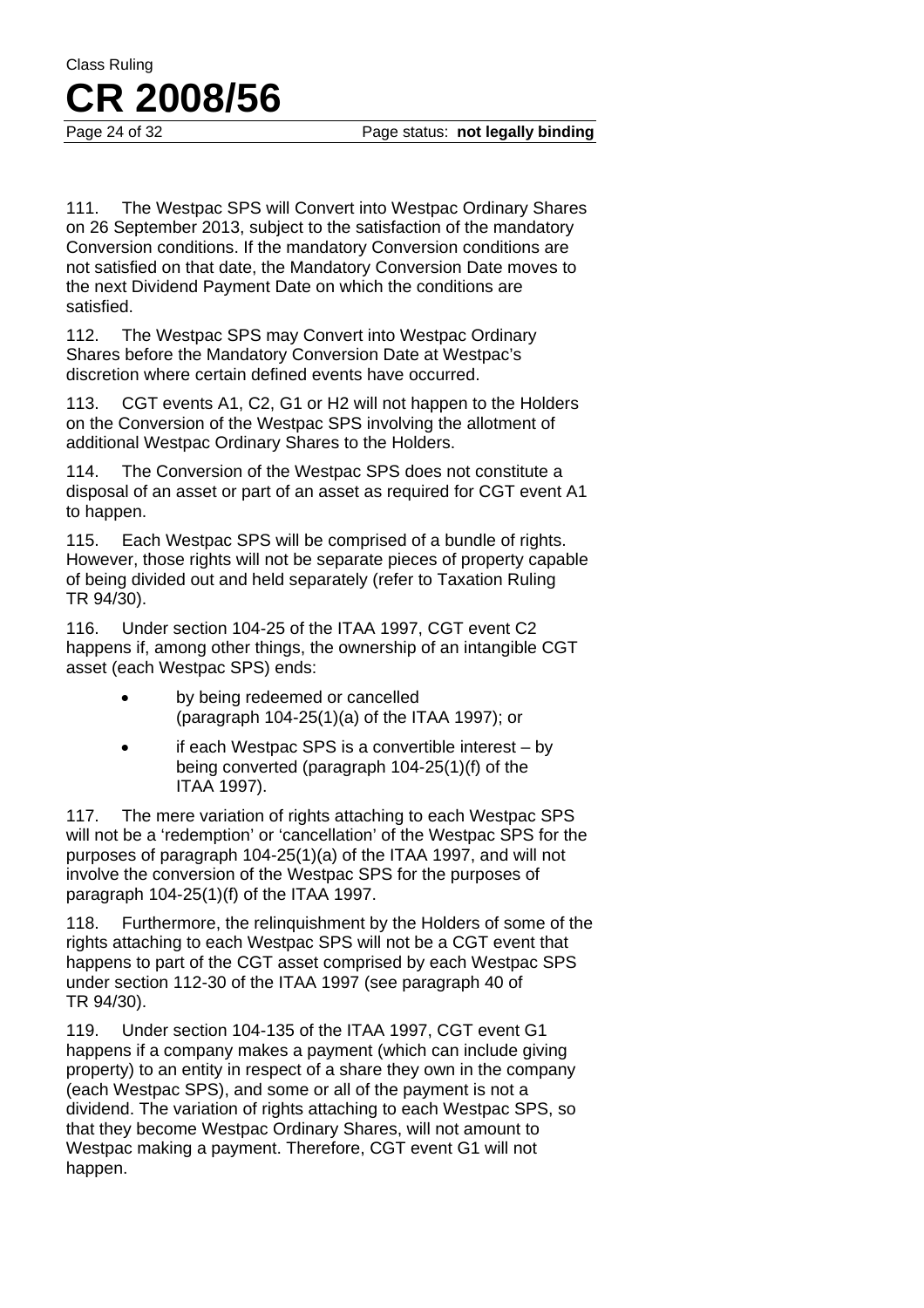Page status: **not legally binding** Page 25 of 32

**CR 2008/56**

Class Ruling

120. Although CGT event C2 or G1 does not happen as a result of the variation of the rights attaching to each Westpac SPS, the receipt of money or other consideration in respect of such a variation may attract the operation of CGT event H2 (see paragraphs 10 and 46 to 48 of TR 94/30).

121. Subsection 104-155(1) of the ITAA 1997 provides that CGT event H2 happens if an act, transaction or event occurs in relation to a CGT asset that you own and the act, transaction or event does not result in an adjustment being made to the asset's cost base or reduced cost base.

122. The Conversion of each Westpac SPS to a Westpac Ordinary Share involving the allotment of additional Westpac Ordinary Shares will result in an adjustment to the cost base and reduced cost base of the Westpac SPS under Subdivision 130-A of the ITAA 1997 (refer to paragraphs 146 to 148 of this Ruling).

123. Accordingly, the act, transaction or event that occurs in relation to each Westpac SPS will result in an adjustment to the cost base or reduced cost base of each Westpac SPS. Therefore, CGT event H2 will not happen because of the Conversion of the Westpac SPS involving the allotment of additional Westpac Ordinary Shares.

124. No other CGT event in Division 104 of the ITAA 1997 will happen because of the Conversion of the Westpac SPS involving the allotment of additional Westpac Ordinary Shares.

#### **Allotment of additional Westpac Ordinary Shares – assessable income**

125. Subsection 6(1) of the ITAA 1936 defines a 'dividend' to include any distribution made by a company to any of its shareholders, whether in money or other property, and any amount credited by a company to any of its shareholders as shareholders.

126. Although any additional Westpac Ordinary Shares issued on Conversion of each Westpac SPS (which, after an Assignment Event takes on the features of a simple Preference Share) will constitute 'property' in the hands of the Holders, the allotment is not a disposition of property in the ordinary meaning of that expression (refer *Ord Forrest Pty Ltd v. Federal Commissioner of Taxation* (1974) 130 CLR 124; 74 ATC 4034; (1974) 4 ATR 230). As there is no disposition, there cannot be a distribution of property by Westpac.

127. Furthermore, no amount is credited to the Holders, nor is an amount paid out of profits.

128. Accordingly, the allotment of additional Westpac Ordinary Shares does not constitute a 'dividend' within the meaning of subsection 6(1) of the ITAA 1936.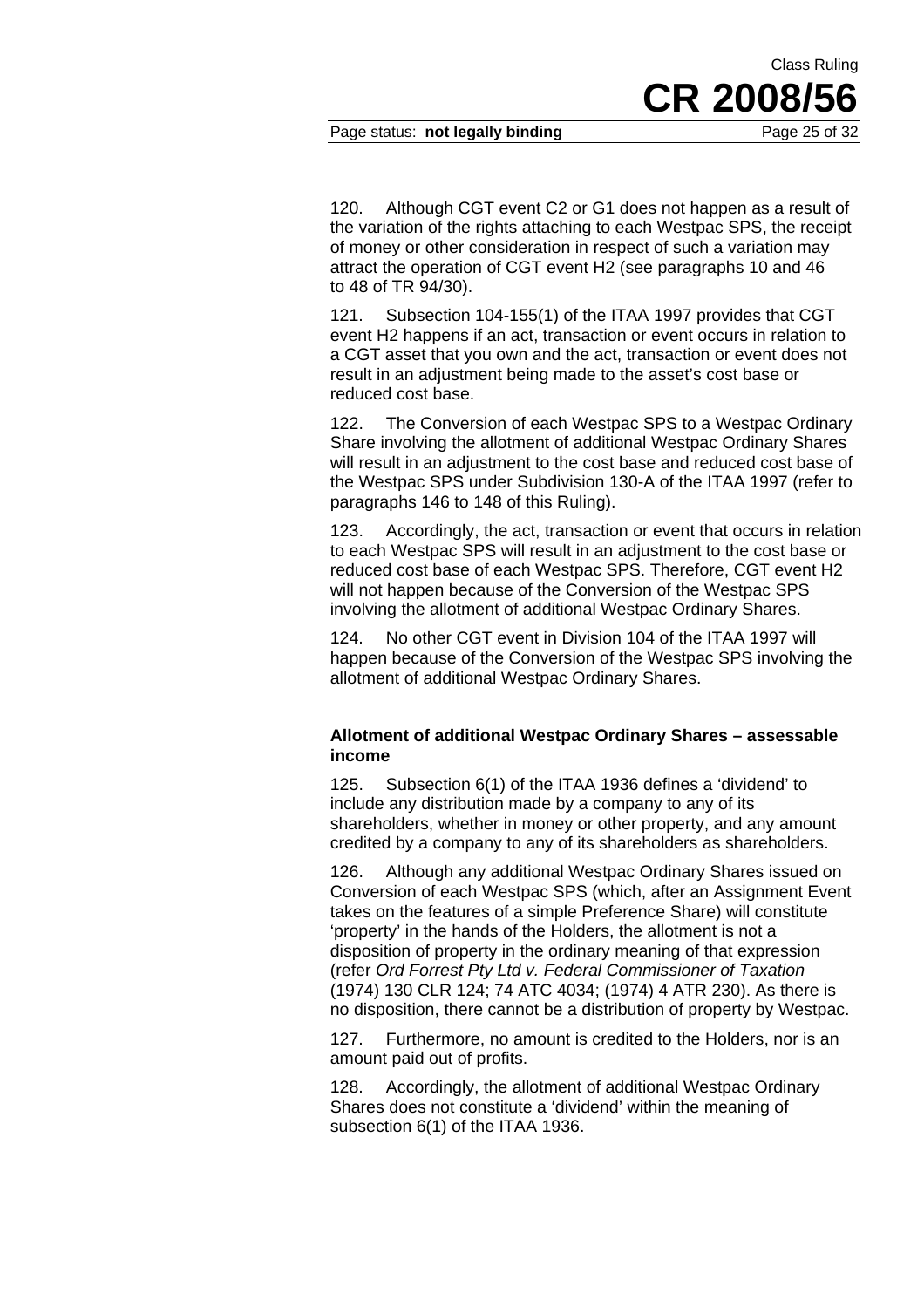Page 26 of 32 Page status: **not legally binding** 

129. The issue of any additional Westpac Ordinary Shares on Conversion of each Westpac SPS will be an issue of shares for which consideration is not payable and results in a re-expression of the Holders' interest in the share capital of Westpac. Accordingly, the value of any additional Westpac Ordinary Shares issued on the conversion of each Westpac SPS to Ordinary Shares would not be assessable as ordinary income under subsection 6-5(1) of the ITAA 1997 (*Commissioner of Taxation v. McNeil* (2007) 229 CLR 656; 2007 ATC 4223; (2007) 64 ATR 431).

## **Sections 45, 45A and 45B**

130. Sections 45, 45A and 45B of the ITAA 1936 are anti-avoidance provisions which, if they apply, either deem the value of shares or other capital benefits received by a shareholder to be an unfranked dividend paid by the company out of profits of that company, to the shareholder or allow the Commissioner to make a determination to that effect.

## **Section 45**

131. Section 45 of the ITAA 1936 applies where a company streams the provision of shares and the payment of minimally franked dividends to its shareholders in such a way that the shares are received by some shareholders and minimally franked dividends are received by other shareholders. Minimally franked dividends are dividends which are franked to less than 10%.

132. Westpac has for some time fully franked the dividends it has paid and expects to continue paying fully franked dividends to all its shareholders. Based on the information provided and having regard to the circumstances of the scheme, section 45 of the ITAA 1936 will not apply to treat any allotment of additional Westpac Ordinary Shares as an unfranked dividend in the hands of the Holders.

## **Section 45A**

133. Section 45A of the ITAA 1936 applies in circumstances where capital benefits are streamed to certain shareholders who derive a greater benefit from the receipt of capital (the advantaged shareholders) and it is reasonable to assume that the other shareholders have received or will receive dividends (the disadvantaged shareholders).

134. The 'provision of capital benefit' is defined in subsection 45A(3) of the ITAA 1936 to include the provision by a company of shares in the company to its shareholder and anything that is done in relation to a share that has the effect of increasing the value of a share (which may or may not be the same share) held by the shareholder.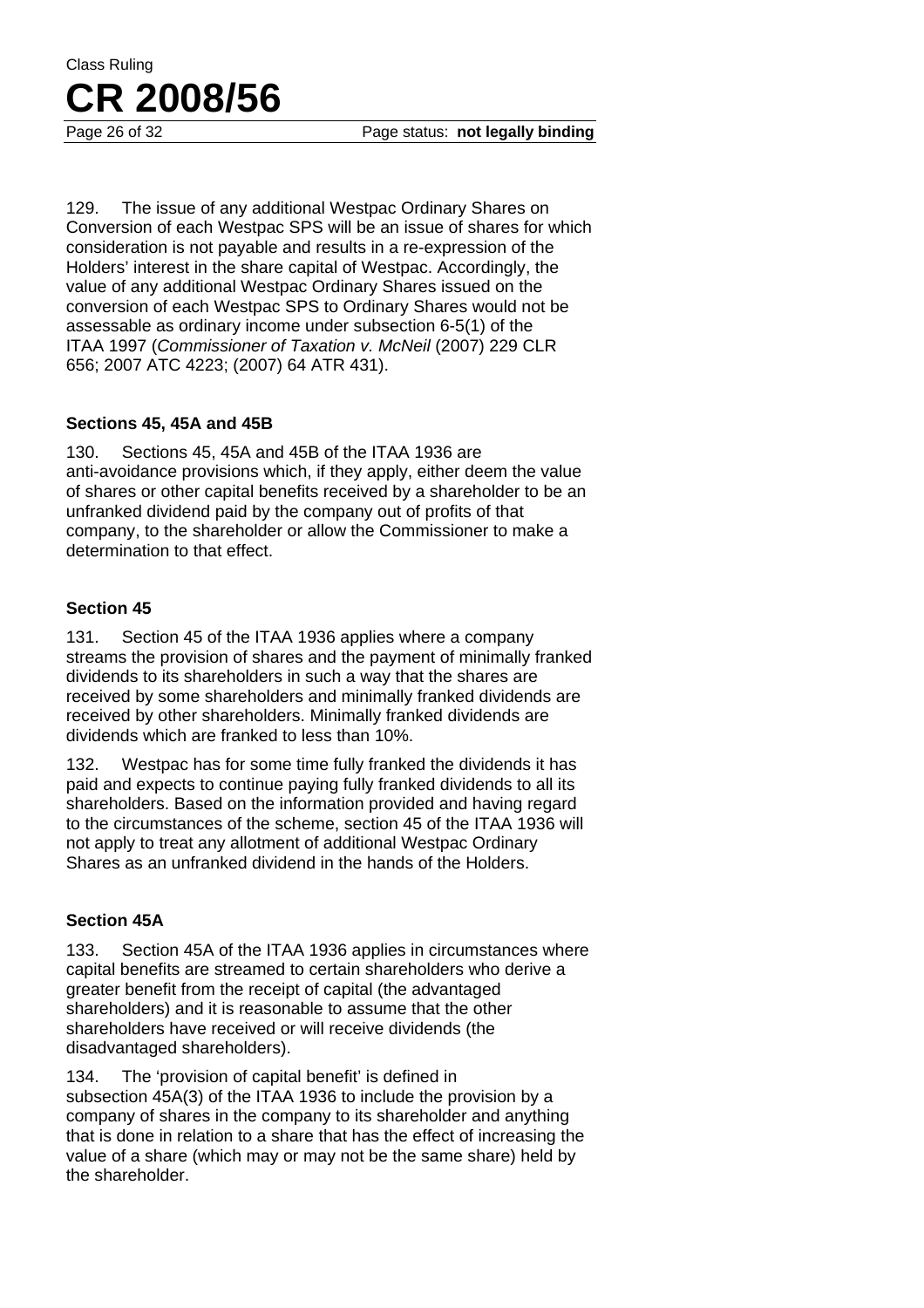Page status: **not legally binding** Page 27 of 32

135. The allotment of any additional Westpac Ordinary Shares to Holders and any increase in the value of each Westpac SPS, which has the features of a simple Preference Share immediately before Conversion, on a Conversion of the Westpac SPS are 'provision of capital benefits' pursuant to paragraphs 45A(3)(a) and (c) of the ITAA 1936.

136. The allotment of any additional Westpac Ordinary Shares is in effect a restatement of the Holders' interest in the capital of Westpac. Without more, it will not constitute the streaming of capital benefits.

137. Any increase in the value of the Westpac SPS on a Conversion of the Westpac SPS will not on its own constitute the streaming of capital benefits.

138. Accordingly, it cannot be said that Holders derive a greater benefit from the capital benefits arising from the Conversion of the Westpac SPS than other Westpac shareholders. Therefore, the allotment of any additional Westpac Ordinary Shares or any increase in the value of the Westpac SPS on Conversion of the Westpac SPS would not trigger the application of section 45A of the ITAA 1936.

139. Therefore, the Commissioner will not make a determination under subsection 45A(2) of the ITAA 1936 that section 45C of the ITAA 1936 applies to deem the whole or part of the capital benefit arising from a Conversion of the Westpac SPS as an unfranked dividend in the hands of the Holders.

#### **Section 45B**

140. Section 45B of the ITAA 1936 applies where certain capital benefits are provided to shareholders in substitution for dividends.

141. The phrase 'provided with a capital benefit' is defined in subsection 45B(5) of the ITAA 1936. Relevantly, it includes the provision of ownership interests in a company to a person and anything that is done in relation to an ownership interest that has the effect of increasing the value of an ownership interest (which may or may not be the same interest) held by the person.

142. The allotment of any additional Westpac Ordinary Shares to Holders and any increase in the value of each Westpac SPS, which immediately before Conversion has the features of a simple Preference Share, on a Conversion of the Westpac SPS are therefore capital benefits provided by Westpac to the Holders.

143. For the provision to apply, among other things, paragraph 45B(2)(c) of the ITAA 1936 requires that, having regard to the relevant circumstances of the scheme, it would be concluded that the person, or one of the persons, who entered into or carried out the scheme or any part of the scheme did so for a purpose, other than an incidental purpose, of enabling a taxpayer to obtain a tax benefit. A non-exhaustive list of relevant circumstances of the scheme is provided in subsection 45B(8) of the ITAA 1936.

**CR 2008/56**

Class Ruling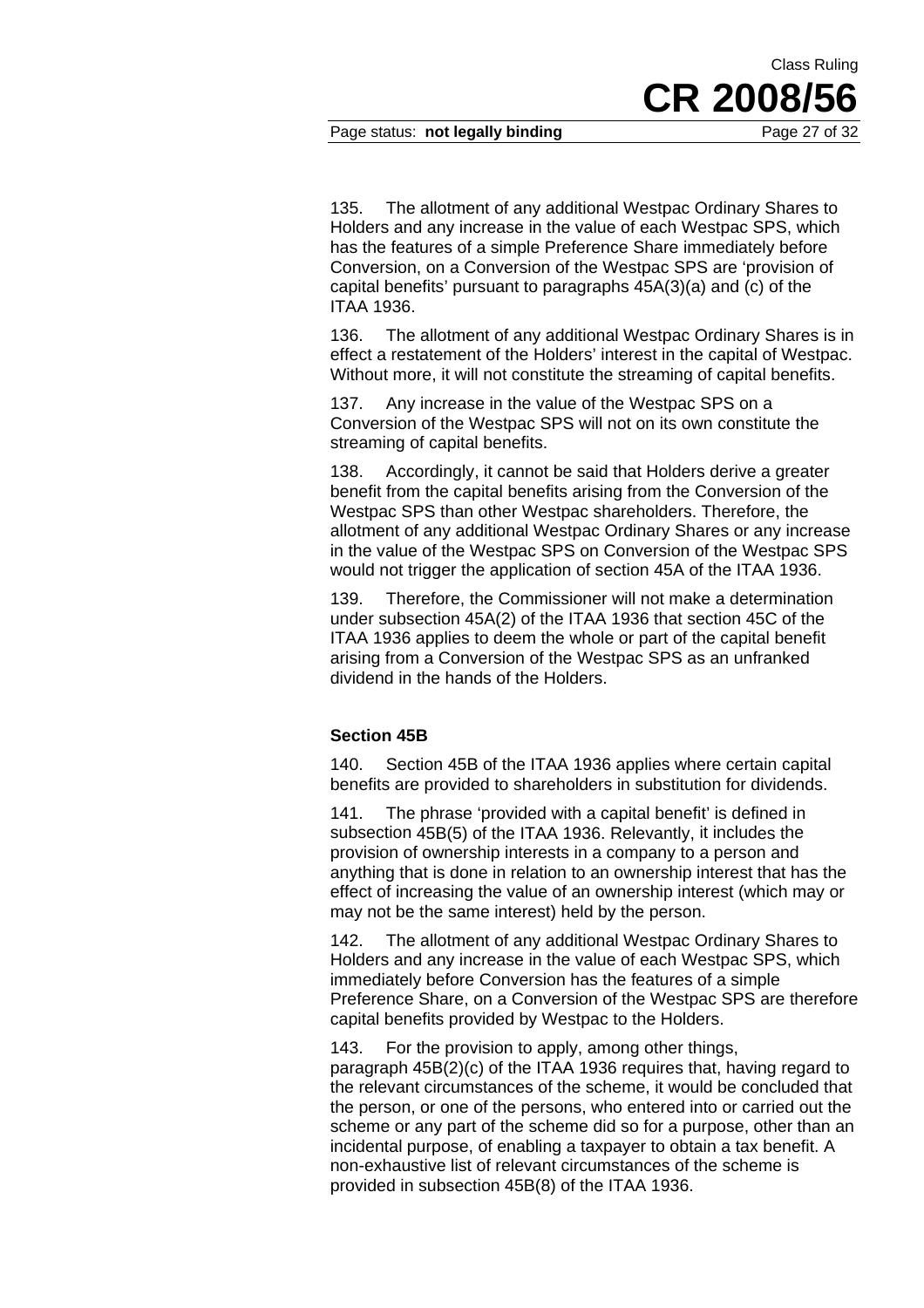144. Having regard to the relevant circumstances surrounding the issue of the Westpac SPS, it cannot be concluded that Westpac, the Holders or any other person who will enter into or carry out the issue of the Westpac SPS will do so for the purpose of enabling the Holders to obtain a tax benefit. The terms of the arrangement do not disclose that the additional Westpac Ordinary Shares which may be allotted and any increase in the value of the Westpac SPS on Conversion of the Westpac SPS will be provided in substitution for any dividend payment in respect of the Westpac SPS. Further, the allotment of any additional Westpac Ordinary Shares cannot be said to be attributable to the profits of the company.

145. Accordingly, the Commissioner will not make a determination under subsection 45B(3) of the ITAA 1936 that section 45C of the ITAA 1936 applies to deem the whole or part of the capital benefit arising from a Conversion of the Westpac SPS as unfranked dividends in the hands of the Holders.

## **Cost base of the Westpac Ordinary Shares**

146. Subdivision 130-A of the ITAA 1997 provides special rules relating to the time of acquisition and the cost base of bonus equities for CGT purposes.

147. Subdivision 130-A of the ITAA 1997 will apply to apportion the first element of the cost base and reduced cost base of each Westpac SPS over the Converted Westpac SPS (that becomes a Westpac Ordinary Share) and any additional Westpac Ordinary Shares issued by Westpac.

148. As the value of any additional Westpac Ordinary Shares is not a dividend nor taken to be a dividend, the first element of the cost base and reduced cost base of each Westpac SPS will be apportioned in a reasonable way over both the Westpac Ordinary Share and any additional Westpac Ordinary Shares issued to the Holders by Westpac (item 1 of the table in subsection 130-20(3) of the ITAA 1997).

## **Date of acquisition of the Westpac Ordinary Shares**

149. The Westpac Ordinary Shares will be taken to have been acquired by the Holders when each Holder acquired the Westpac SPS, being 30 July 2008 (section 109-5 of the ITAA 1997).

150. Any additional Westpac Ordinary Shares that are allotted to the Holders as part of the Conversion of the Westpac SPS are taken to have been acquired by the Holders at the time the Westpac SPS are originally acquired by the Holders, being 30 July 2008 (item 1 in the table in subsection 130-20(3) of the ITAA 1997).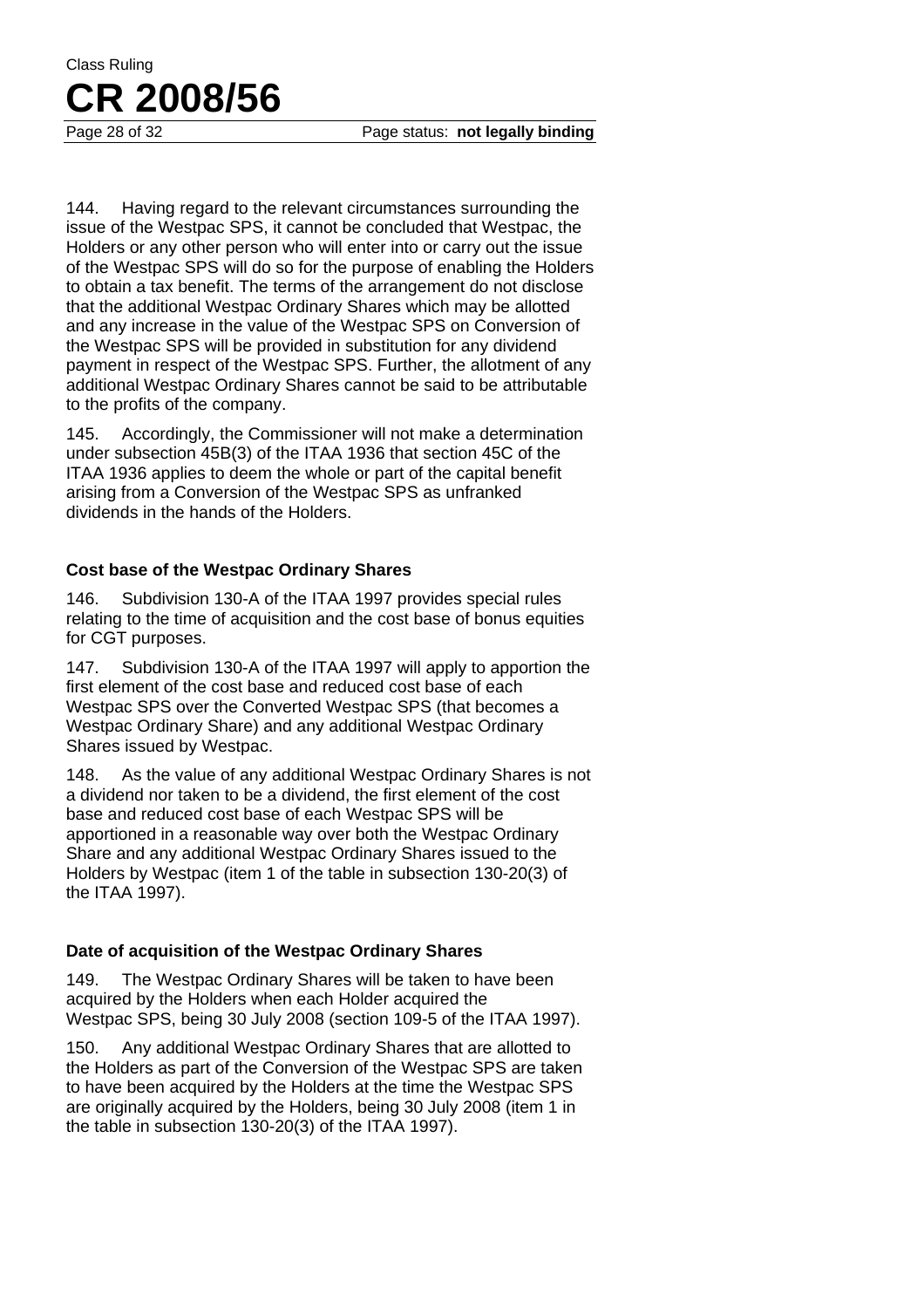Page status: not legally binding

CR 2008/56

Class Ruling

# **Appendix 2 – Detailed contents list**

| The following is a detailed contents list for this Ruling:<br>151.                                                             |                |
|--------------------------------------------------------------------------------------------------------------------------------|----------------|
|                                                                                                                                | Paragraph      |
| What this Ruling is about                                                                                                      | 1              |
| Relevant provision(s)                                                                                                          | $\overline{2}$ |
| Class of entities                                                                                                              | 3              |
| Qualifications                                                                                                                 | 6              |
| Date of effect                                                                                                                 | 9              |
| <b>Scheme</b>                                                                                                                  | 14             |
| Main features of the Westpac SPS                                                                                               | 20             |
| Distributions in respect of the Westpac SPS                                                                                    | 20             |
| An Assignment Event - the Westpac SPS is Unstapled                                                                             | 28             |
| <b>Mandatory Conversion</b>                                                                                                    | 30             |
| <b>Early Conversion or Redemption</b>                                                                                          | 33             |
| Transfer                                                                                                                       | 36             |
| The offer                                                                                                                      | 38             |
| Other                                                                                                                          | 41             |
| <b>Ruling</b>                                                                                                                  | 42             |
| Acquisition time of the Westpac SPS                                                                                            | 42             |
| Cost base and reduced cost base                                                                                                | 43             |
| Inclusion of Interest and Dividends in assessable income                                                                       | 44             |
| Entitlement to a tax offset                                                                                                    | 45             |
| Franking credit subject to the refundable tax offset rules                                                                     | 46             |
| Imputation integrity provisions                                                                                                | 47             |
| Gross-up and tax offset denied in certain circumstances                                                                        | 49             |
| Disposal of a Westpac SPS - Capital Gains Tax (CGT)                                                                            |                |
| consequences                                                                                                                   | 50             |
| Assignment Event - CGT implications                                                                                            | 51             |
| Conversion of a Westpac SPS, involving the allotment<br>of any additional Westpac Ordinary Shares -<br><b>CGT</b> implications | 52             |
| Allotment of additional Westpac Ordinary Shares -                                                                              |                |
| assessable income                                                                                                              | 53             |
| Section 45                                                                                                                     | 54             |
| Section 45A                                                                                                                    | 55             |
| Section 45B                                                                                                                    | 56             |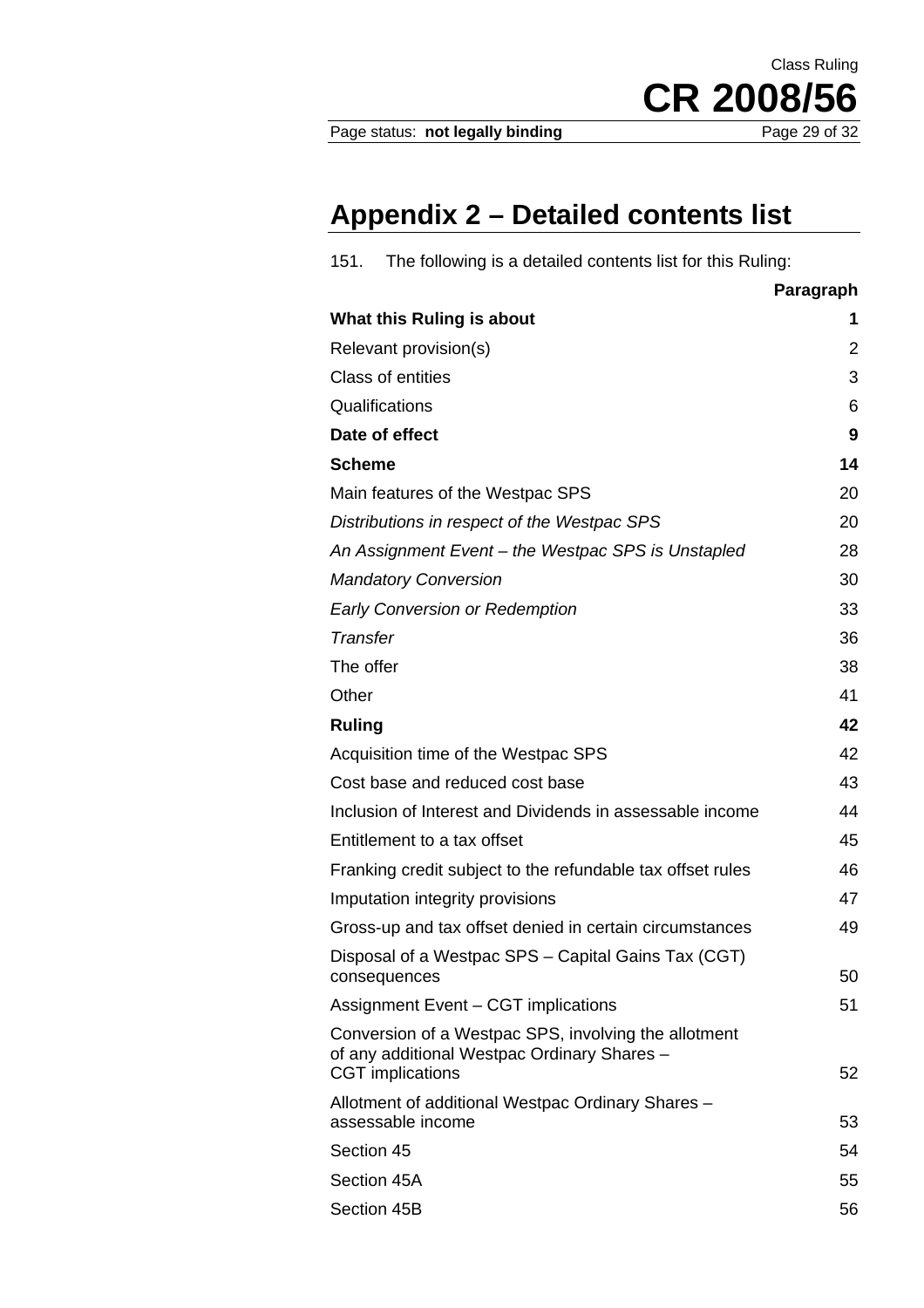| Cost base of the Westpac Ordinary Shares                                                                                       | 57  |
|--------------------------------------------------------------------------------------------------------------------------------|-----|
| Date of acquisition of the Westpac Ordinary Shares                                                                             | 58  |
| Appendix 1 - Explanation                                                                                                       | 60  |
| Acquisition time of the Westpac SPS                                                                                            | 60  |
| Cost base and reduced cost base                                                                                                | 64  |
| Inclusion of Interest and Dividends in<br>assessable income                                                                    | 67  |
| Entitlement to a tax offset                                                                                                    | 70  |
| Franking credit subject to the refundable tax offset rules                                                                     | 71  |
| Imputation integrity provisions                                                                                                | 73  |
| Streaming of imputation benefits                                                                                               | 73  |
| General anti-avoidance rule – imputation                                                                                       | 79  |
| Gross-up and tax offset denied in certain circumstances                                                                        | 88  |
| Characterisation of Westpac SPS for CGT purposes                                                                               | 100 |
| Disposal of a Westpac SPS - CGT consequences                                                                                   | 101 |
| Assignment Event - CGT implications                                                                                            | 104 |
| Conversion of a Westpac SPS, involving the allotment<br>of any additional Westpac Ordinary Shares -<br><b>CGT</b> implications | 110 |
| Allotment of additional Westpac Ordinary Shares -<br>assessable income                                                         | 125 |
| Sections 45, 45A and 45B                                                                                                       | 130 |
| Section 45                                                                                                                     | 131 |
| Section 45A                                                                                                                    | 133 |
| Section 45B                                                                                                                    | 140 |
| Cost base of the Westpac Ordinary Shares                                                                                       | 146 |
| Date of acquisition of the Westpac Ordinary Shares                                                                             | 149 |
| Appendix 2 - Detailed contents list                                                                                            | 151 |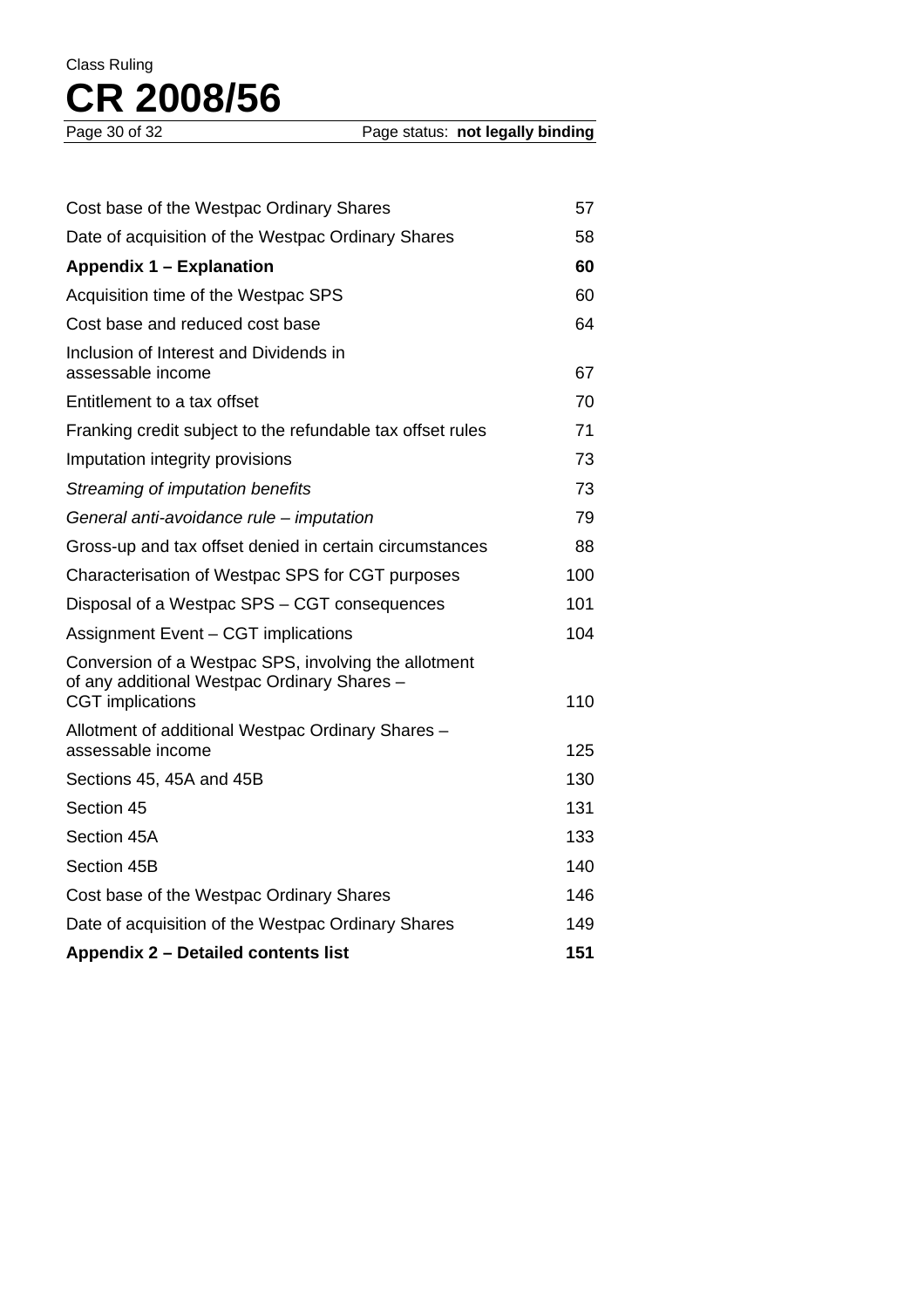## Page status: not legally binding

**References** 

| Previous draft:                                                             |  |  |
|-----------------------------------------------------------------------------|--|--|
| Not previously issued as a draft                                            |  |  |
|                                                                             |  |  |
| Related Rulings/Determinations:                                             |  |  |
| TR 94/30                                                                    |  |  |
| Subject references:                                                         |  |  |
| acquisition dates<br>۳                                                      |  |  |
| capital gains tax<br>-                                                      |  |  |
| CGT cost base<br>۰<br>dividend imputation                                   |  |  |
| - 1<br>franking rebates<br>-                                                |  |  |
| preference shares<br>٠                                                      |  |  |
|                                                                             |  |  |
| Legislative references:                                                     |  |  |
| ITAA 1936 6(1)<br>-<br>ITAA 1936 44(1)<br>- 1                               |  |  |
| ITAA 1936 44(1)(a)                                                          |  |  |
| ITAA 1936 45<br>٠                                                           |  |  |
| ITAA 1936 45A<br>-                                                          |  |  |
| ITAA 1936 45A(2)<br>-<br>ITAA 1936 45A(3)<br>$\overline{a}$                 |  |  |
| ITAA 1936 45A(3)(a)                                                         |  |  |
| ITAA 1936 45A(3)(c)                                                         |  |  |
| ITAA 1936 45B<br>-                                                          |  |  |
| ITAA 1936 45B(2)(c)<br>-<br>ITAA 1936 45B(3)                                |  |  |
| -<br>ITAA 1936 45B(5)<br>۰                                                  |  |  |
| ITAA 1936 45B(8)<br>- 1                                                     |  |  |
| ITAA 1936 45C<br>$\overline{\phantom{0}}$                                   |  |  |
| ITAA 1936 Pt IIIAA Div 1A<br>$\overline{\phantom{0}}$                       |  |  |
| ITAA 1936 160AOA<br>-<br>ITAA 1936 160APHJ<br>٠                             |  |  |
| ITAA 1936 160APHM<br>٠                                                      |  |  |
| ITAA 1936 160APHN                                                           |  |  |
| ITAA 1936 160APHO                                                           |  |  |
| <b>ITAA 1936</b><br>160APHO(1)<br><b>ITAA 1936</b><br>۰                     |  |  |
| 160APHO(1)(a)<br>ITAA 1936 160APHO(2)                                       |  |  |
| <b>ITAA 1936</b><br>160APHO(3)                                              |  |  |
| ITAA 1936<br>177EA                                                          |  |  |
| ITAA 1936<br>177EA(3)                                                       |  |  |
| ITAA 1936<br>177EA(3)(a)<br>-<br><b>ITAA 1936</b><br>177EA(3)(b)<br>-       |  |  |
| 177EA(3)(c)<br>ITAA 1936<br>-                                               |  |  |
| 177EA(3)(d)<br><b>ITAA 1936</b><br>-                                        |  |  |
| <b>ITAA 1936</b><br>177EA(5)                                                |  |  |
| <b>ITAA 1936</b><br>177EA(5)(b)                                             |  |  |
| 177EA(12)<br><b>ITAA 1936</b><br>-<br><b>ITAA 1936</b><br>177EA(14)(a)<br>- |  |  |
| ITAA 1936<br>177EA(17)<br>-                                                 |  |  |
| <b>ITAA 1997</b><br>$6 - 5(1)$<br>-                                         |  |  |
| ITAA 1997<br>Div 67                                                         |  |  |

|                          | ITAA 1997 67-25                                                      |
|--------------------------|----------------------------------------------------------------------|
|                          |                                                                      |
| $\sim$                   | ITAA 1997 67-25(1A)                                                  |
|                          | - ITAA 1997 67-25(1B)                                                |
| $\overline{\phantom{0}}$ | ITAA 1997 67-25(1C)                                                  |
| -                        | ITAA 1997 67-25(1D)                                                  |
| -                        | <b>ITAA 1997</b><br><b>Div 104</b>                                   |
|                          | ITAA 1997 104-10(1)                                                  |
|                          | <b>ITAA 1997</b><br>$104 - 10(2)$                                    |
|                          |                                                                      |
| ۰                        | <b>ITAA 1997</b><br>$104 - 10(4)$                                    |
| $\overline{\phantom{0}}$ | ITAA 1997 104-25                                                     |
| ۰                        | ITAA 1997 104-25(1)(a)                                               |
|                          | - ITAA 1997 104-25(1)(f)                                             |
|                          | - ITAA 1997 104-135                                                  |
|                          |                                                                      |
|                          | - ITAA 1997 104-155                                                  |
|                          | - ITAA 1997 104-155(1)                                               |
|                          | - ITAA 1997 104-155(3)                                               |
| ۰                        | ITAA 1997 109-5                                                      |
| -                        | ITAA 1997 109-5(2)                                                   |
|                          |                                                                      |
|                          | ITAA 1997 110-25(2)                                                  |
|                          | ITAA 1997 110-25(2)(a)<br>ITAA 1997 110-55(2)                        |
| ۰                        |                                                                      |
| $\overline{\phantom{a}}$ | ITAA 1997 112-30                                                     |
| ۰                        | ITAA 1997 116-20(2)                                                  |
|                          | - ITAA 1997 Subdiv 130-A                                             |
|                          | - ITAA 1997 130-20(3)                                                |
|                          | - ITAA 1997 Pt 3-6                                                   |
|                          | - ITAA 1997 202-5                                                    |
| $\overline{\phantom{0}}$ | ITAA 1997 202-40                                                     |
|                          |                                                                      |
| ۰                        | ITAA 1997 202-45                                                     |
| -                        | ITAA 1997 Subdiv 204-D                                               |
|                          | ITAA 1997 204-30<br>ITAA 1997 204-30(1)(a)<br>ITAA 1997 204-30(1)(b) |
|                          |                                                                      |
| ۰                        |                                                                      |
| $\blacksquare$           | ITAA 1997 204-30(1)(c)                                               |
| ۰                        | ITAA 1997 204-30(3)(c)                                               |
|                          | - ITAA 1997 207-20                                                   |
|                          | - ITAA 1997 207-20(1)                                                |
|                          |                                                                      |
|                          | - ITAA 1997 207-20(2)                                                |
|                          | ITAA 1997 Subdiv 207-F                                               |
|                          | ITAA 1997<br>207-145                                                 |
|                          | <b>ITAA 1997</b><br>$207 - 145(1)$                                   |
|                          | <b>ITAA 1997</b><br>$207 - 145(1)(a)$                                |
|                          | <b>ITAA 1997</b><br>207-145(1)(b)                                    |
|                          | <b>ITAA 1997</b><br>207-145(1)(c)                                    |
|                          | <b>ITAA 1997</b><br>207-145(1)(d)                                    |
|                          | <b>ITAA 1997</b><br>207-155                                          |
| -                        | <b>ITAA 1997</b><br>215-20                                           |
|                          | <b>ITAA 1997</b><br><b>Div 974</b>                                   |
| -                        |                                                                      |
|                          | TAA 1953                                                             |
|                          | TAA 1953 Sch 1 357-75(1)                                             |
|                          | Banking Act 1959 13A(1)                                              |
|                          | Copyright Act 1968                                                   |

CR 2008/56

## Class Ruling